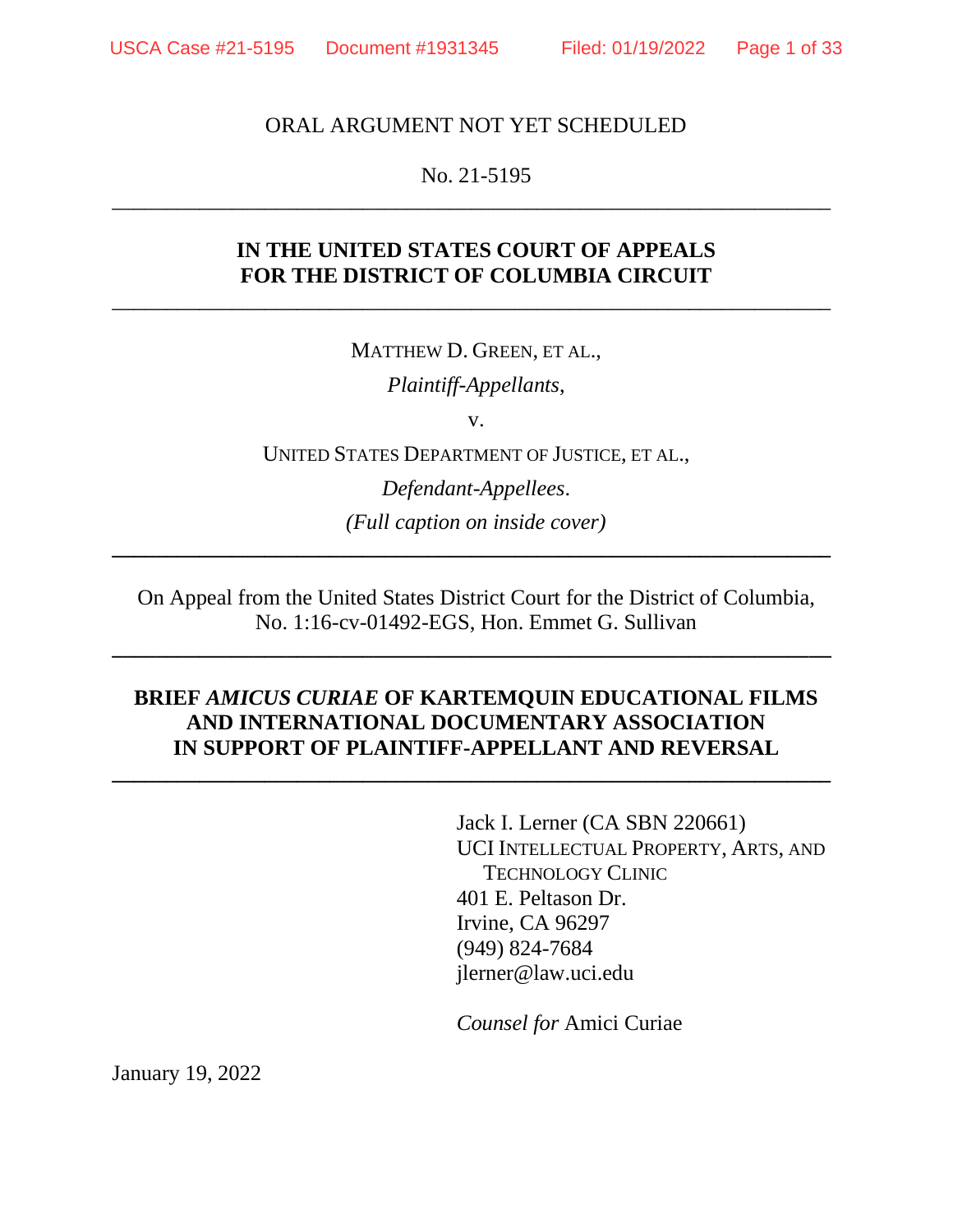#### MATTHEW D. GREEN, ANDREW BUNNIE HUANG, ALPHAMAX, LLC,

*Plaintiff-Appellants*,

v.

#### UNITED STATES DEPARTMENT OF JUSTICE, LIBRARY OF CONGRESS, U.S. COPYRIGHT OFFICE, CARLA HAYDEN, MARIA A. PALLANTE, SHIRA PERLMUTTER, MERRICK B. GARLAND,

*Defendant-Appellees*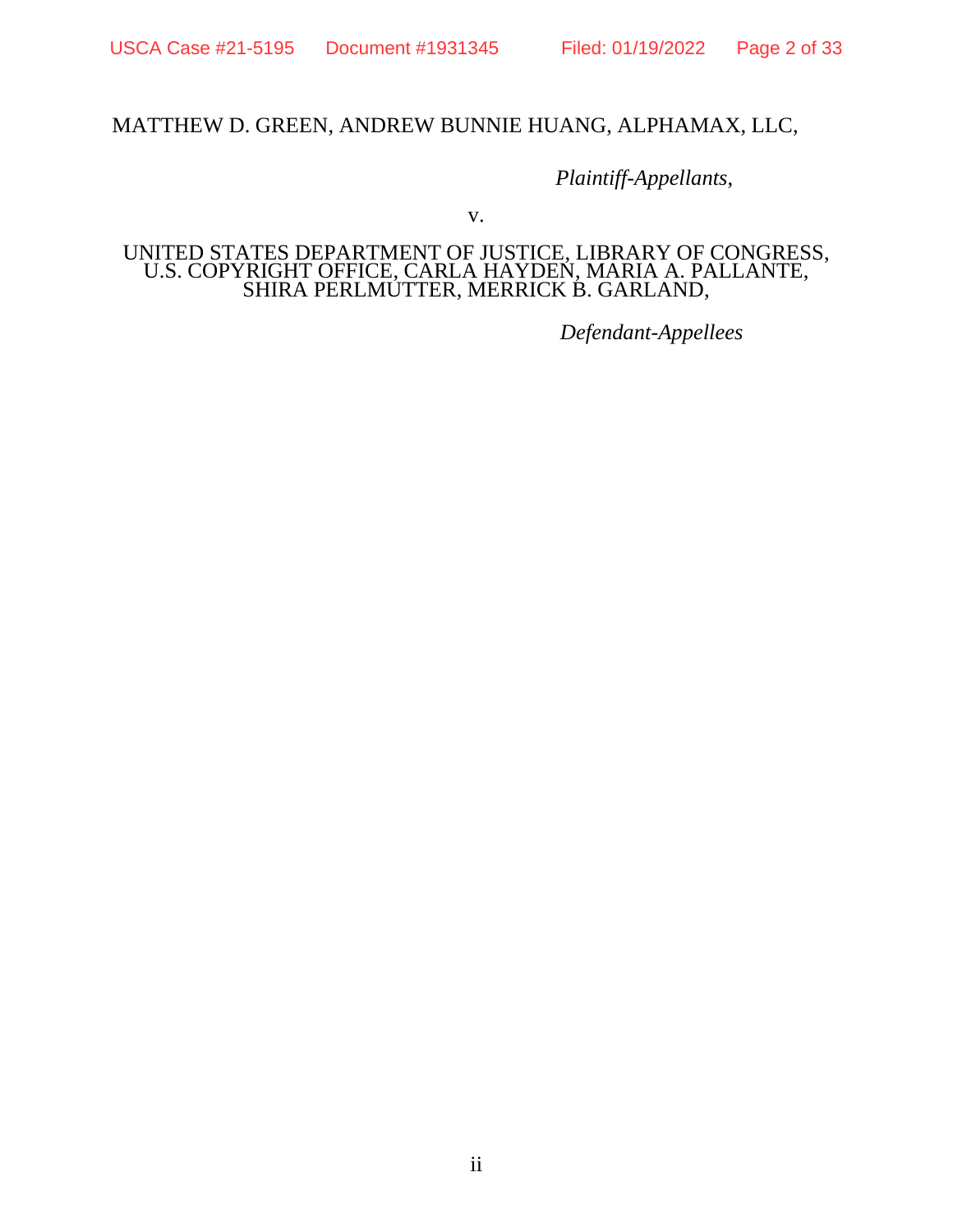#### <span id="page-2-0"></span>**CERTIFICATE AS TO PARTIES, RULINGS, AND RELATED CASES**

Pursuant to Circuit Rule 28(a)(1), *amici curiae* certify as follows.

**(A) Parties and** *Amici***.** Except for *amici* listed herein and any other *amici* who have not yet entered an appearance in this Court, all parties, intervenors, and *amici* appearing before the district court are listed in the Brief for Plaintiff-Appellants filed January 12, 2022.

**(B) Rulings Under Review.** References to the rulings at issue appear in the Joint Appendix filed January 12, 2022 (Docket No. BL-19). The rulings under review were made by the United States District Court for the District of Columbia, Hon. Emmet G. Sullivan, in Case No. 1:16-cv-01492-EGS:

a) Order Granting in Part and Denying in Part Defendants' Motion to Dismiss (District Court Dkt. Nos. 24, 25) (June 27, 2019) (JA 801-802); and b) Memorandum Opinion Order Denying Plaintiffs' Motion for Preliminary Injunction (District Court Dkt. Nos. 51, 52) (July 15, 2021) (JA 1730).

**(C) Related Cases**. To the knowledge of counsel, the case on review was not previously before this Court or any other court, and there are no other related cases currently pending in this Court or in any other court.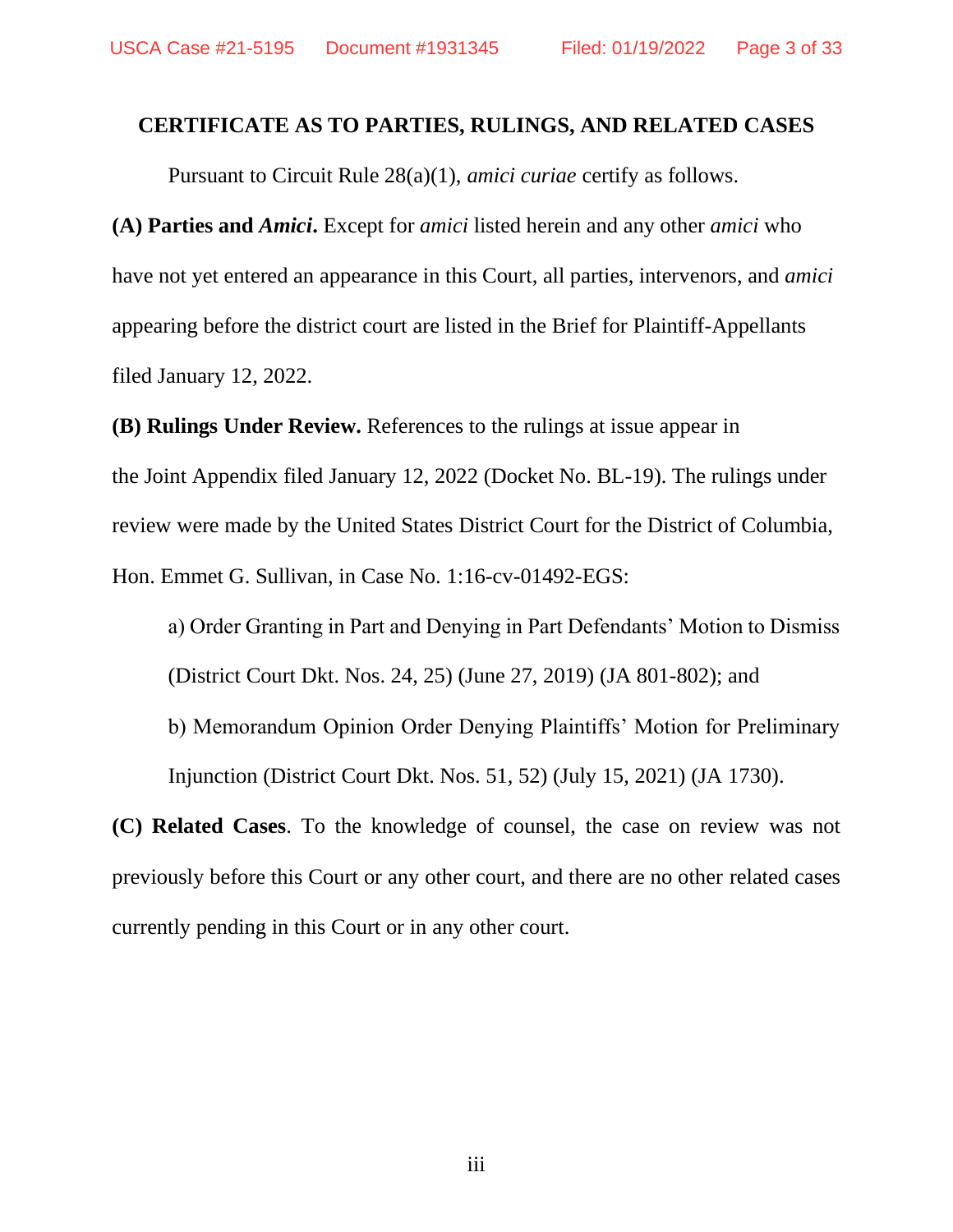#### **STATEMENT OF IDENTITY, INTEREST IN CASE, AND SOURCE OF AUTHORITY TO FILE**

<span id="page-3-0"></span>*Amici curiae* are nonprofit organizations that produce and fund independent films, support the independent filmmaking community, and advocate for independent filmmakers. *Amici*—together with a group of organizations representing thousands of independent filmmakers across the nation—have since 2008 participated in every rulemaking conducted pursuant to the statute at issue in this appeal. *Amici* seek to share with this Court their unique experience with this statute. This brief uniquely represents the interests of independent filmmakers whose First Amendment-protected expressive conduct has been harmed by the statute at issue in this case. No other *amici* are known to intend to file a brief on behalf of this particular position or are in a position to articulate the particular experiences of *amici*.

Pursuant to Federal Rule of Appellate Procedure 29(a), all parties have consented to the filing of this brief.

#### **CORPORATE DISCLOSURE STATEMENT**

<span id="page-3-1"></span>Pursuant to Federal Rule of Appellate Procedure 26.1 and Circuit Rule 26.1(a), *amici* represent that they have no parent corporations and that no publicly held company has a 10% or greater ownership interest in them.

*Amici* are nonprofit organizations.

iv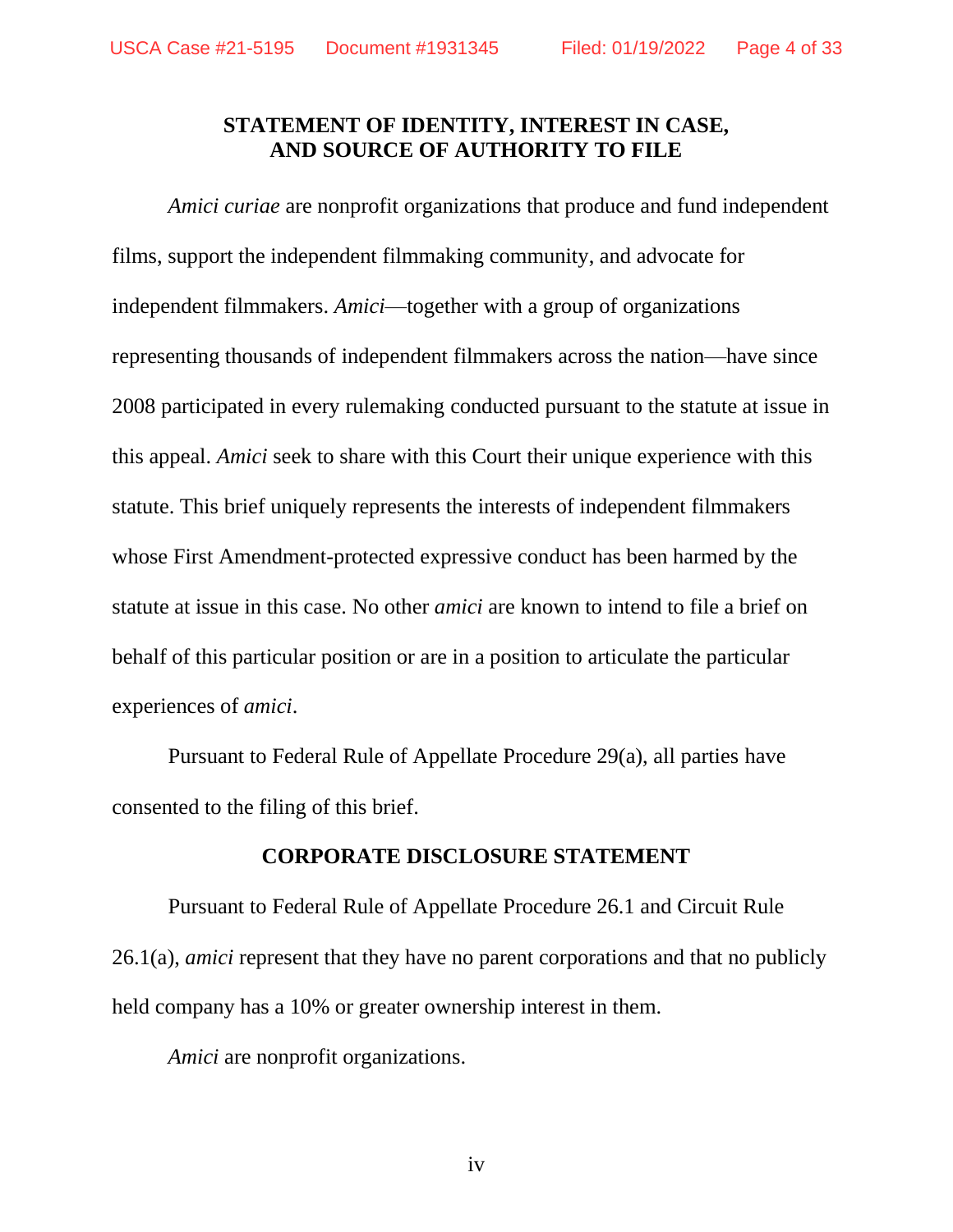# **TABLE OF CONTENTS**

|                | CERTIFICATE AS TO PARTIES, RULINGS, AND RELATED CASES  iii                                            |
|----------------|-------------------------------------------------------------------------------------------------------|
|                | STATEMENT OF IDENTITY, INTEREST IN CASE, AND SOURCE OF                                                |
|                |                                                                                                       |
|                |                                                                                                       |
|                |                                                                                                       |
|                | STATEMENT OF AUTHORSHIP AND FINANCIAL CONTRIBUTIONS 1                                                 |
|                |                                                                                                       |
|                |                                                                                                       |
|                |                                                                                                       |
| $\mathbf{I}$ . | <b>SECTION 1201 IMPERMISSIBLY RESTRICTS INDEPENDENT</b>                                               |
| $\Pi$ .        | <b>SECTION 1201'S TRIENNIAL RULEMAKING DOES NOT</b><br>ADEQUATELY REMEDY THE HARMS OF SECTION 1201 13 |
| III.           | THIS COURT SHOULD NARROWLY CONSTRUE SECTION 1201                                                      |
|                |                                                                                                       |
|                |                                                                                                       |
|                |                                                                                                       |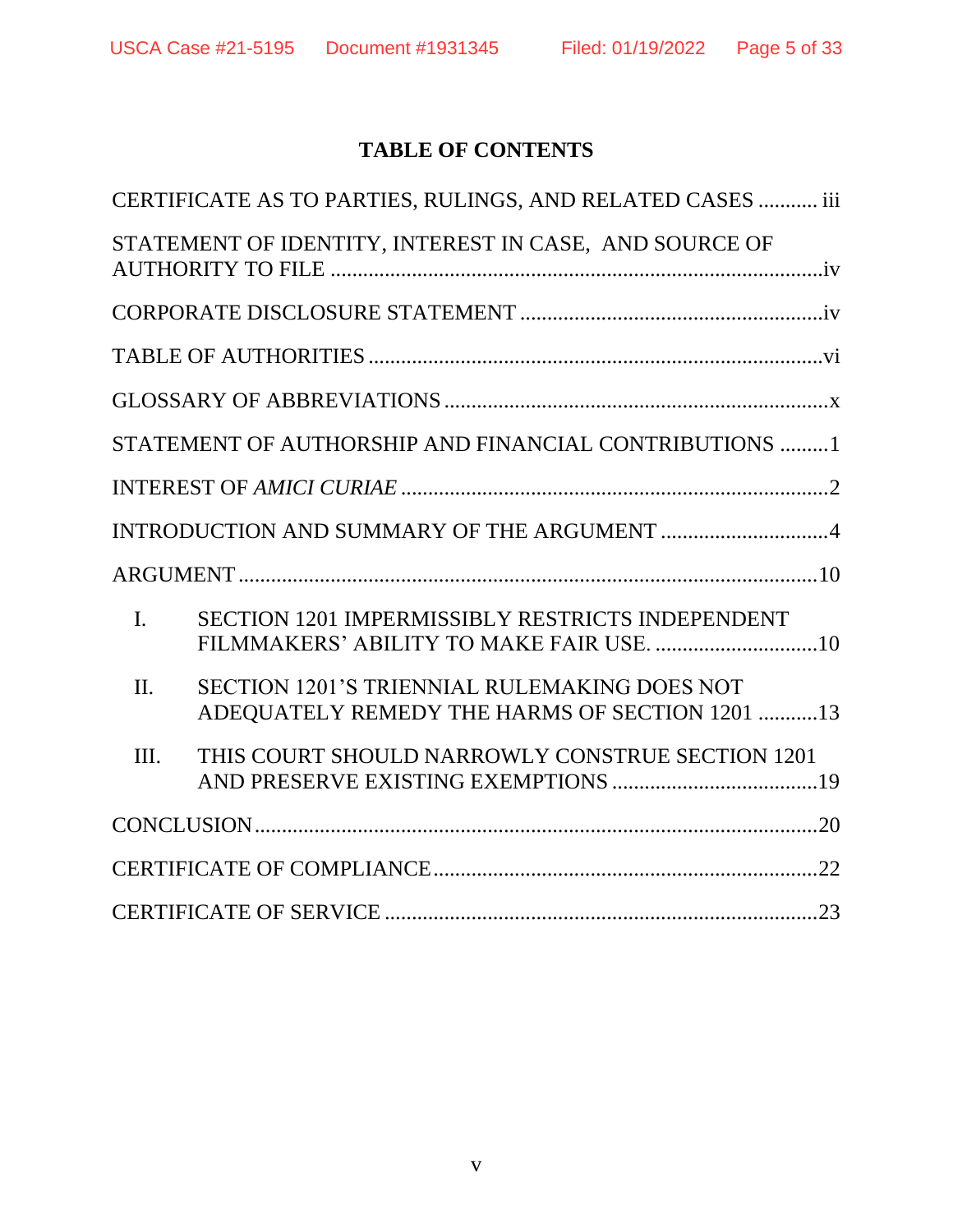# **TABLE OF AUTHORITIES**

### **CASES**

<span id="page-5-0"></span>

| Chamberlain Group, Inc. v. Skylink Technologies, Inc., 381 F.3d 1178 (Fed. Cir.   |
|-----------------------------------------------------------------------------------|
|                                                                                   |
|                                                                                   |
| FW/PBS, Inc. v. Dallas, 493 U.S. 215, 226 (1990) (plurality opinion) (quoting     |
|                                                                                   |
|                                                                                   |
| <i>Hofheinz v. Discovery Communications, Inc., 2001 WL 1111970, *4 (S.D.N.Y.</i>  |
|                                                                                   |
| Lennon v. Premise Media Corp., 556 F. Supp. 2d 310, 322 (S.D.N.Y. 2008)10         |
| MDY Industries, LLC v. Blizzard Entertainment, Inc., 629 F.3d 928 (9th Cir. 2010) |
|                                                                                   |
| Monster Commc'ns, Inc. v. Turner Broad. Sys. Inc., 935 F. Supp. 490 (S.D.N.Y.     |
|                                                                                   |
| Red Label Music Publ'g v. Chila Prods.-, 18 C 7252, 2019 U.S. Dist. LEXIS 90159   |
|                                                                                   |
| Sofa Entm't, Inc. v. Dodger Prod., Inc., 782 F. Supp. 2d 898, (C.D. Cal. 2010)11  |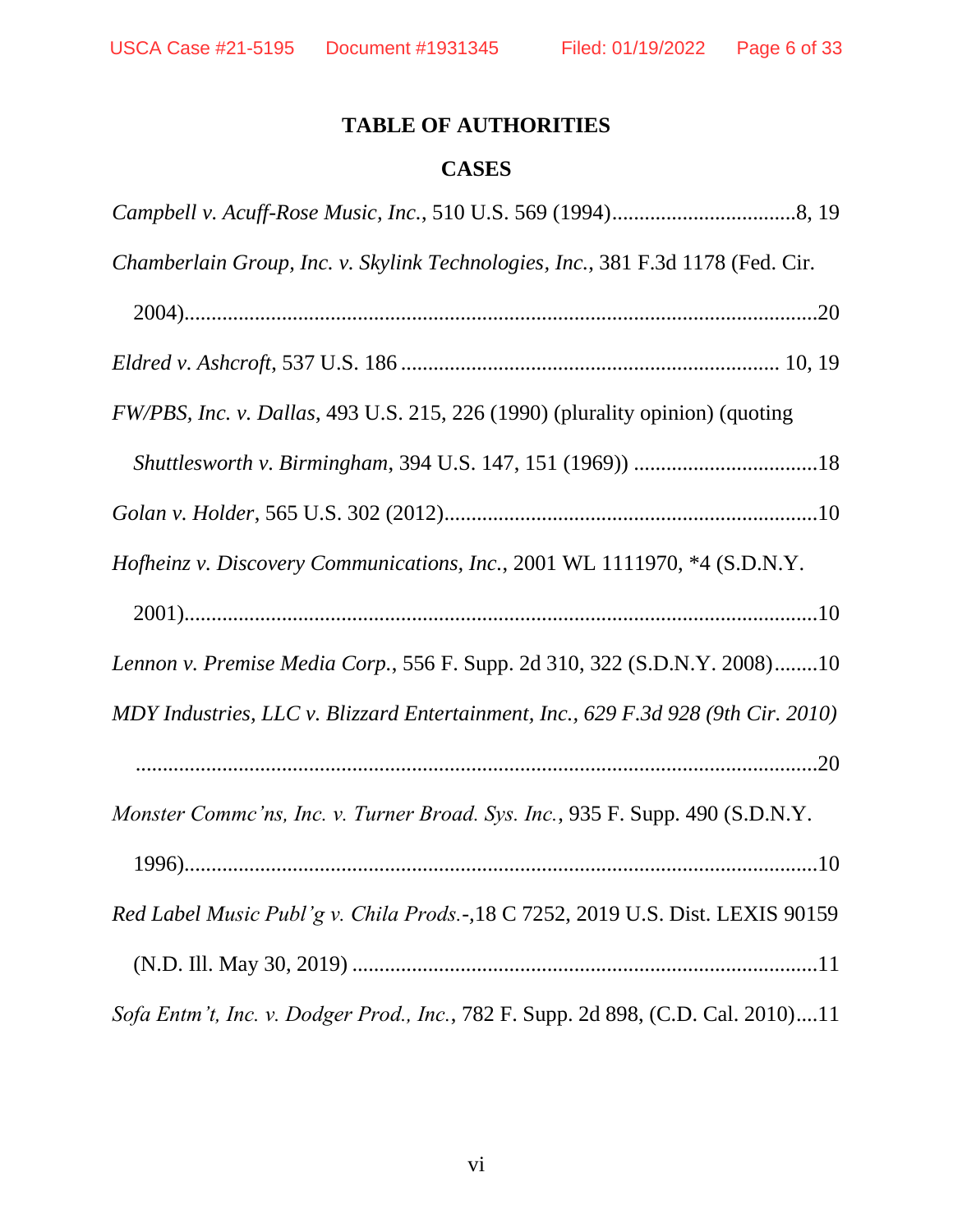#### **STATUTES**

#### **REGULATIONS**

|--|--|--|--|--|

#### **MISCELLANEOUS**

*Documentary Filmmakers' Statement of Best Practices in Fair Use*, Ctr. for Media and Soc. Impact (Nov. 18, 2005),

http://www.cmsimpact.org/sites/default/files/fair\_use\_final.pdf. .........................3

Film Independent, et al., Comment on Exemption to Prohibition on Circumvention

of Copyright Protection Systems for Access Control Technologies, 3 (Dec. 18,

2017), https://cdn.loc.gov/copyright/1201/2018/comments-121817/class1/class-

- 01-initialcomments-joint-filmmakers.pdf..................................................... 10, 13
- H. R. Rep. No. 105-501, pt. 2 (1998) ........................................................................6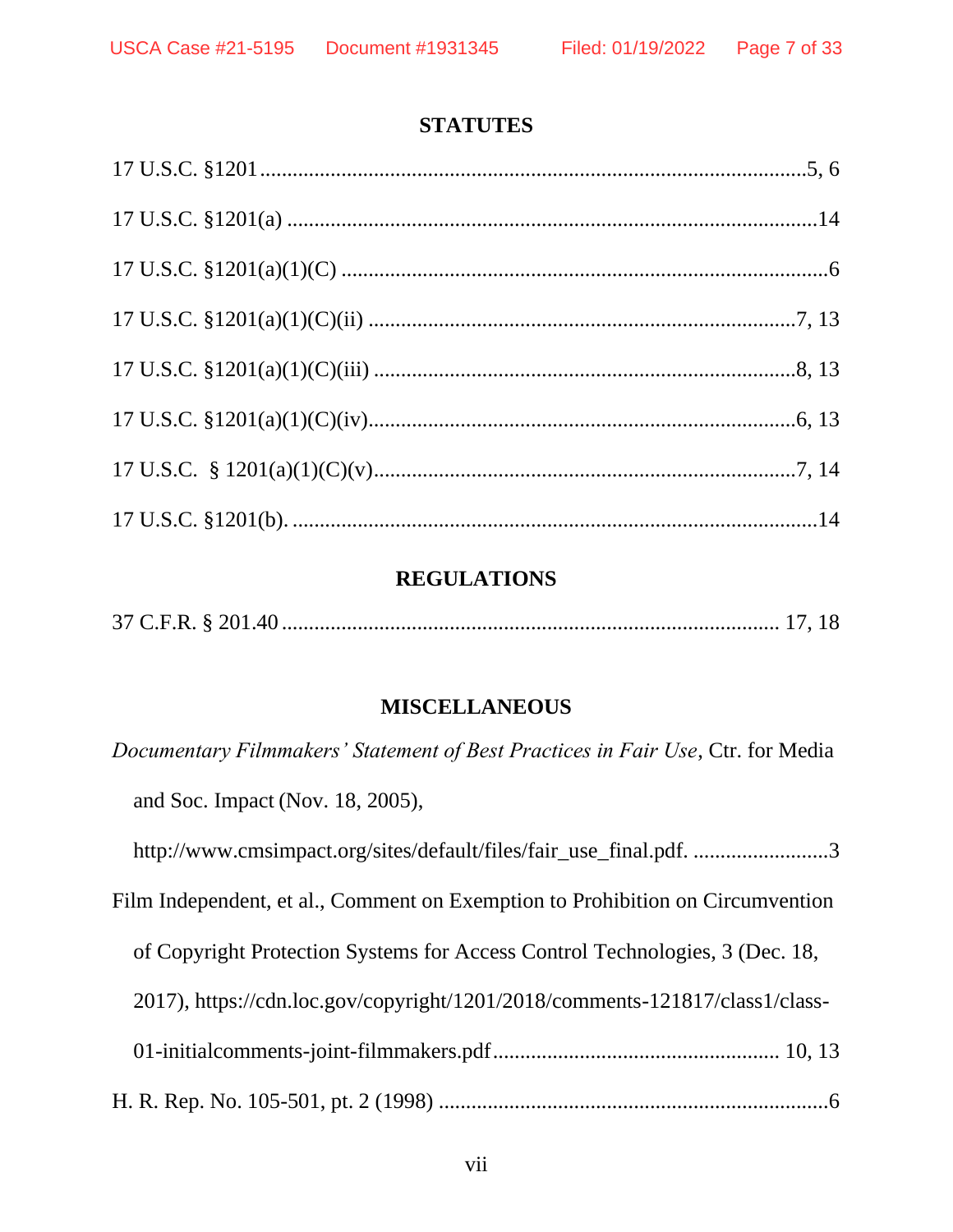| International Documentary Association et al., Comment on Exemption to         |
|-------------------------------------------------------------------------------|
| Prohibition on Circumvention of Copyright Protection Systems for Access       |
| Control Technologies (Feb. 6, 2015), https://cdn.loc.gov/copyright/1201/2015/ |
| comments-020615/InitialComments_LongForm_IDA_Class06.pdf  10, 13, 17          |
| International Documentary Association, et al., Comment on Section 1201 Study, |
| (Mar. 2, 2016), https://www.regulations.gov/comment/COLC-2015-0012-0063.      |
|                                                                               |
| Lawrence E. Strickling, Re: Exemption to Prohibition on Circumvention of      |
| Copyright Protection Systems for Access Control Technologies, RM2011-7,       |
| NAT'L TELECOMM. AND INFO. AGENCY 23 (Sept. 21, 2012),                         |
|                                                                               |
| Library of Congress Section 1201 Rulemaking Hearing (May 7, 2009),            |
| https://www.copyright.gov/1201/hearings/2009/transcripts/1201-5-7-09.txt      |
|                                                                               |
| R. Anthony Reese, Will Merging Access Controls and Rights Controls Undermine  |
| the Structure of Anticircumvention Law?, 18 BERKELEY TECH. L.J. 619, 647-50   |
|                                                                               |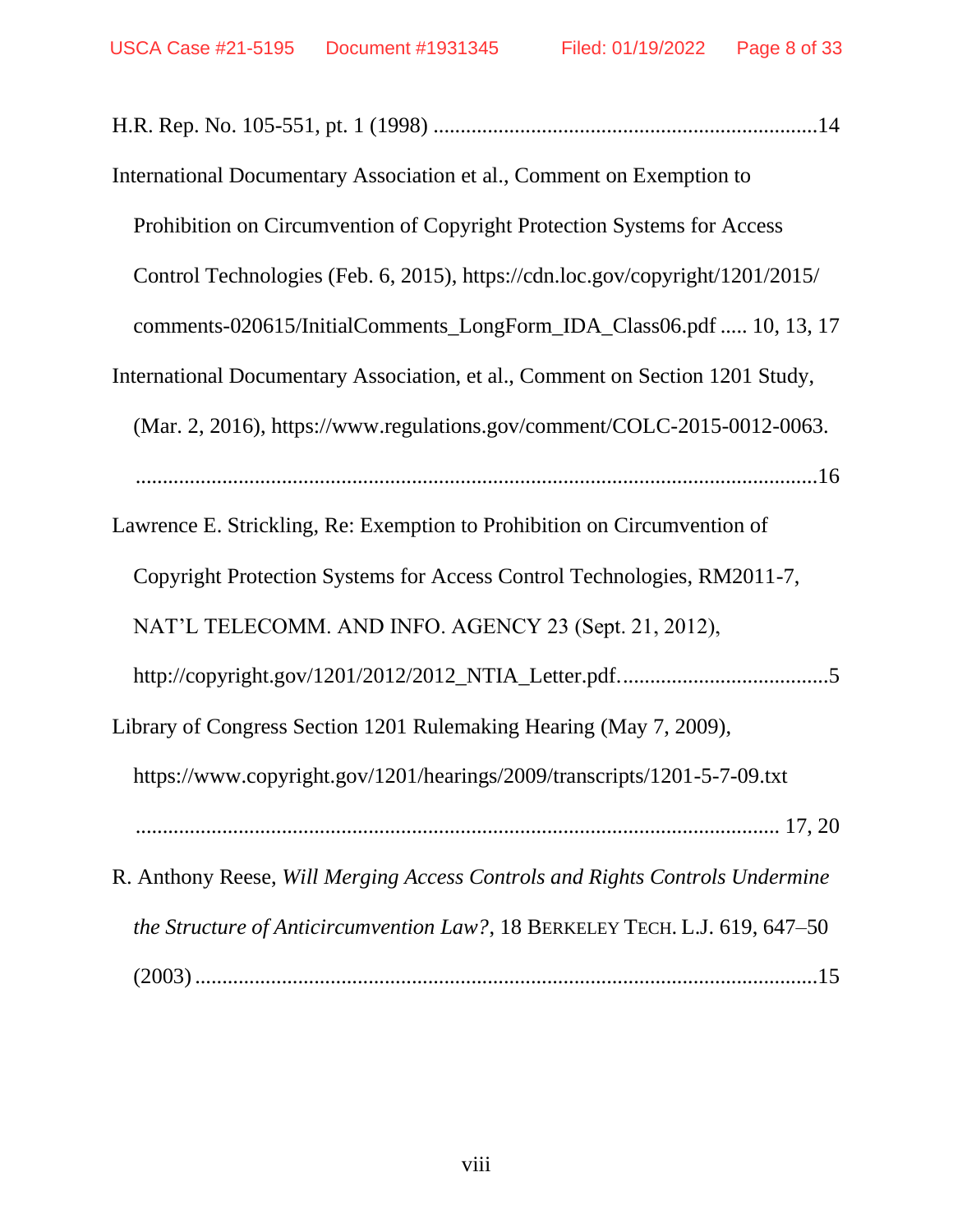| Register of Copyrights 2010 Recommendation, Rulemaking on Exemptions from    |
|------------------------------------------------------------------------------|
| Prohibition on Circumvention of Copyright Protection Systems for Access      |
|                                                                              |
| Register of Copyrights 2012 Recommendation, Rulemaking on Exemptions from    |
| Prohibition on Circumvention of Copyright Protection Systems for Access      |
|                                                                              |
| Register of Copyrights 2015 Recommendation, Rulemaking on Exemptions from    |
| Prohibition on Circumvention of Copyright Protection Systems for Access      |
|                                                                              |
| Register of Copyrights 2018 Recommendation, Rulemaking on Exemptions from    |
| Prohibition on Circumvention of Copyright Protection Systems for Access      |
|                                                                              |
| WIPO Copyright Treaties Implementation Act and Online Copyright Liability    |
| Limitation Act: Hearing on H.R. 2281 and H.R. 2280 Before the Subcomm. on    |
| Courts and Intell. Prop. of the House Comm. on the Judiciary, 105th Cong. 47 |
|                                                                              |

### **STATUTES AND REGULATIONS**

Except for the following, all applicable statutes and regulations are contained in the Brief for Plaintiffs-Appellents Matthew D. Green, et al. This brief contains references to the recommendations of the Register of Copyrights in each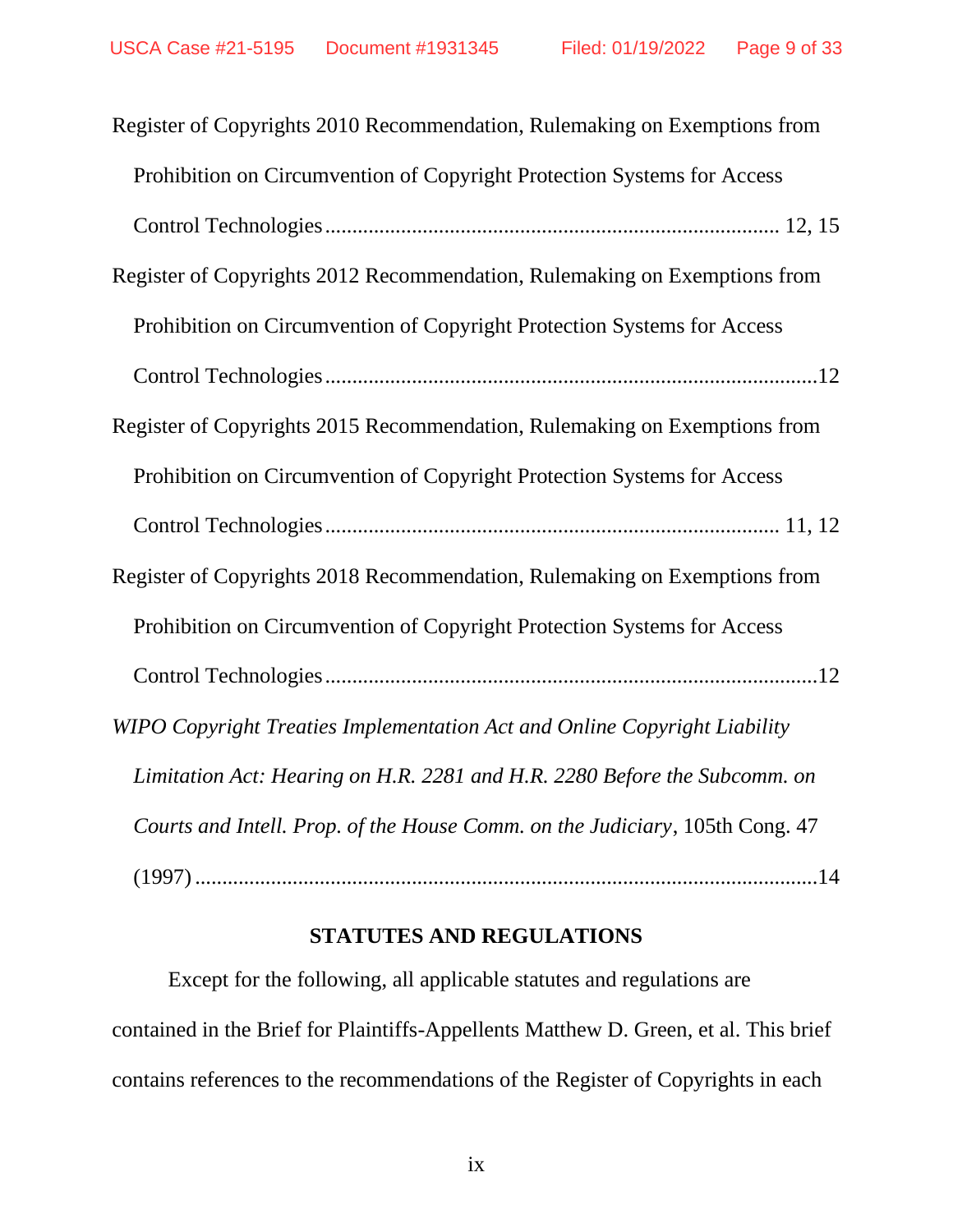of the triennial rulemakings considering exemptions pursuant to 17 U.S.C. §  $1201(a)(1)(C)$ ; the recommendations are not available in the Federal Register or fully codified in the Code of Federal Regulations but can each be referenced in full at the Copyright Office's website dedicated to the rulemakings, https://www.copyright.gov/1201/, via the links labeled "[year] Recommendation."

# <span id="page-9-1"></span>**GLOSSARY OF ABBREVIATIONS**

<span id="page-9-0"></span>

| Term                                    | Abbreviation |
|-----------------------------------------|--------------|
| Digital Millennium Copyright Act        | <b>DMCA</b>  |
| <b>Technological Protection Measure</b> | <b>TPM</b>   |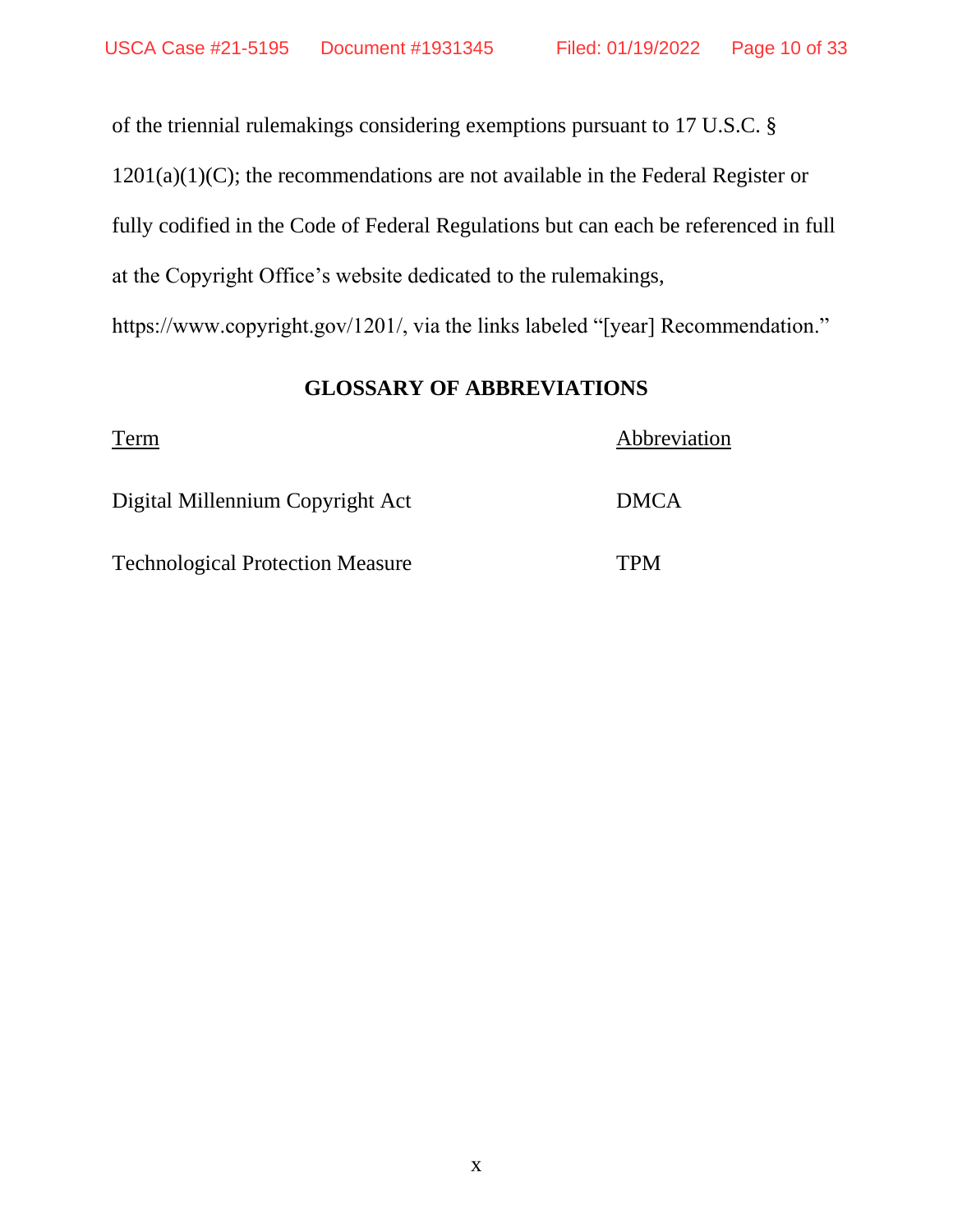### **STATEMENT OF AUTHORSHIP AND FINANCIAL CONTRIBUTIONS**

Pursuant to Federal Rule of Appellate Procedure 29(a)(4)(E), *amici curiae* Kartemquin Educational Films and the International Documentary Association state that their counsel authored this brief in whole. No party or their counsel contributed money to fund the preparation or submission of this brief. No other individual(s) or organization(s) other than *amici curiae* contributed financial support intended to fund the preparation or submission of this brief.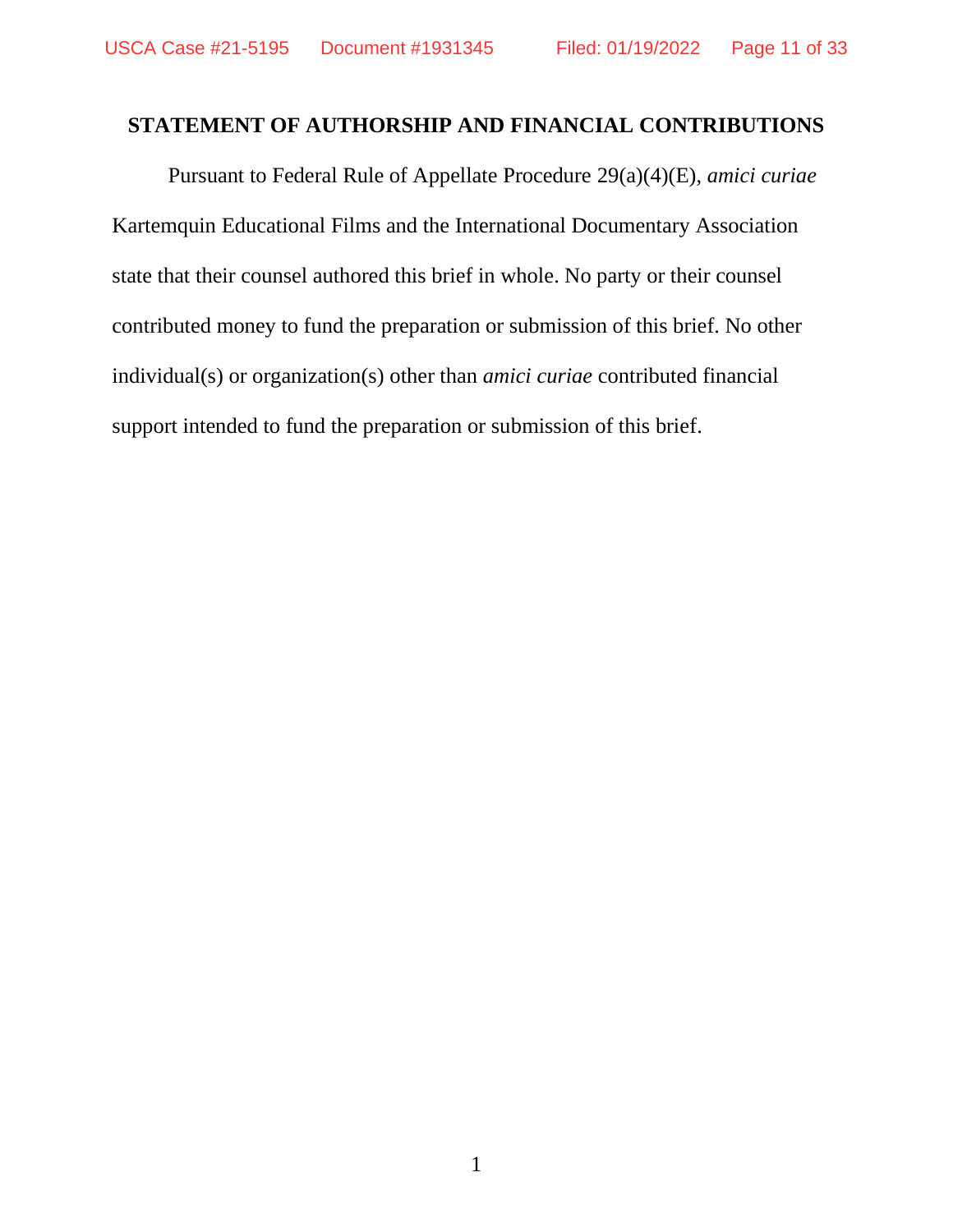#### **INTEREST OF** *AMICI CURIAE*

<span id="page-11-0"></span>Independent film reaches millions of viewers across the United States every year. Filmmakers increasingly fulfill the role of traditional news organizations, informing the public about a range of important issues. Filmmakers depend on the doctrine of fair use to explore culture, history, and current events. To do so, they must utilize portions of digitized movies and other digitized content.

*Amici* are nonprofit organizations that produce and fund independent films, support the independent filmmaking community, and advocate for independent filmmakers in various fora. *Amici* led a group of organizations representing thousands of independent filmmakers nationwide that has participated in every rulemaking since 2008 conducted pursuant to the statute at issue in this case. They seek to share with this Court their unique experience with this statute.

As creators and rightsholders themselves, *amici* understand the importance of copyright protections and have been victims of copyright infringement. *Amici* have long exercised fair use rights with the acute understanding that their own content can also be used under the doctrine—and because filmmakers are also

2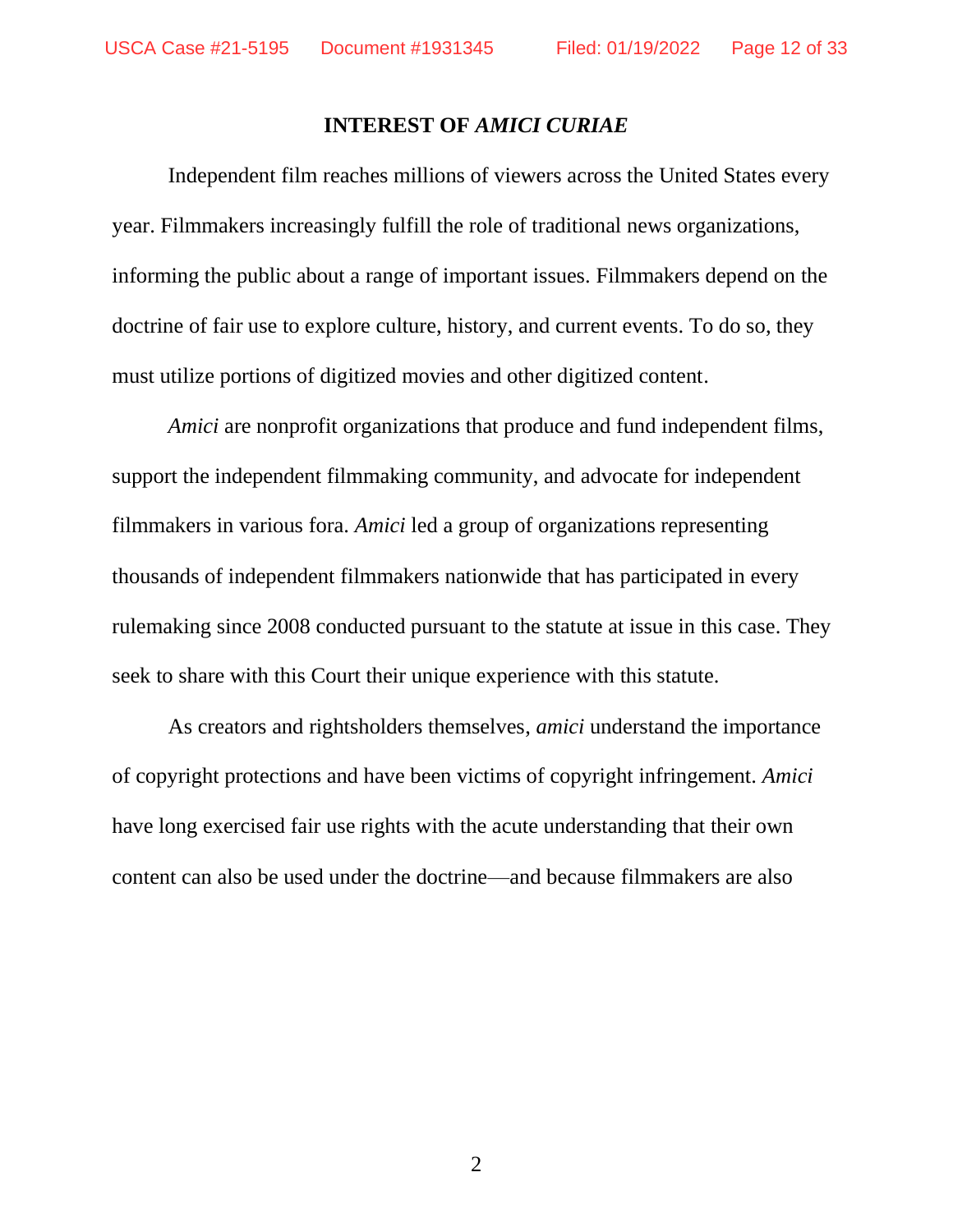rightsholders, the norms they have set for themselves are carefully balanced to foster responsible use. $<sup>1</sup>$ </sup>

*Amicus curiae* Kartemquin Films is a not-for-profit media arts organization and collaborative center for documentary media makers who seek to foster a more engaged and empowered society. In 2016 Kartemquin celebrated 50 years of sparking democracy through documentary. A revered resource on issues of fair use, ethics, storytelling and civic discourse, Kartemquin is internationally recognized for crafting quality documentaries backed by innovative community engagement, and for its filmmaker development programs and media advocacy. The organization has won almost every major critical and journalistic prize for documentary filmmaking.

*Amicus curiae* International Documentary Association is an organization that seeks to assist the growth and development of documentary films and the overall documentary culture. IDA provides educational programs and resources to documentary makers of various skill levels. IDA's grant programs help filmmakers attain the financing necessary to create documentary films. IDA also advocates for

<sup>1</sup> *See, e.g.*, *Documentary Filmmakers' Statement of Best Practices in Fair Use*, Ctr. for Media and Soc. Impact (Nov. 18, 2005), http://www.cmsimpact.org/sites/default/files/fair\_use\_final.pdf.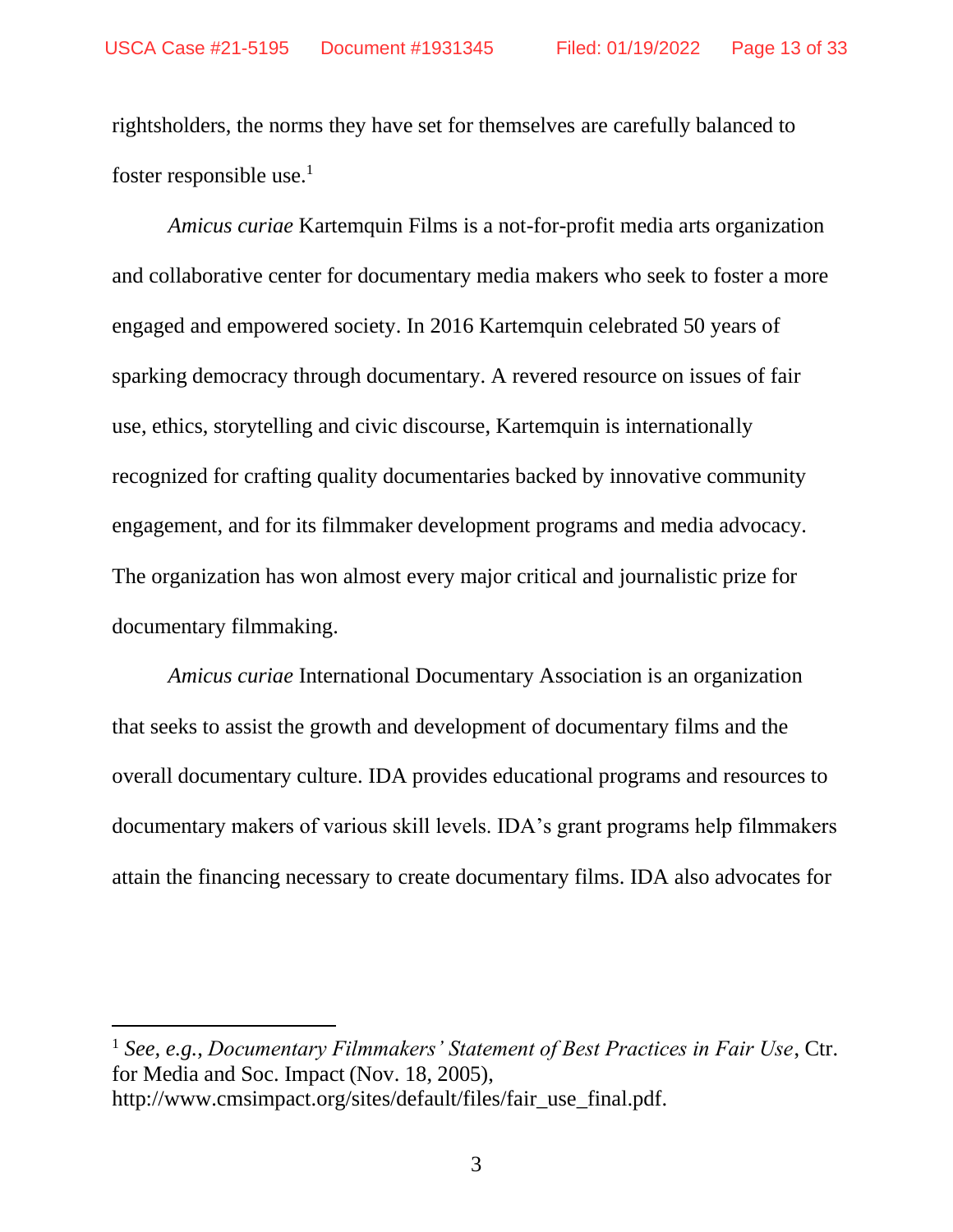major issues that affect documentary filmmakers, including free speech and fair use.

#### **INTRODUCTION AND SUMMARY OF THE ARGUMENT**

<span id="page-13-0"></span>The Digital Millennium Copyright Act prevents filmmakers from exercising their First Amendment right to make fair use by making it illegal to access content on DVDs and other digital content protected by encryption. Congress intended to create a "fail-safe" mechanism to preserve the public's right to make fair use. But the open-ended rulemaking process it devised is unduly burdensome and has led to exemptions that leave filmmakers uncertain as to how they can make fair use safely. *Amici* urge this Court to issue a limiting construction that preserves their First Amendment right to make fair use. In addition, if this Court is inclined to order equitable relief in this appeal, this Court should preserve existing exemptions until a more constitutionally appropriate procedure is in place and more workable exemptions have gone into effect.

Filmmakers depend on the doctrine of fair use to make commentary, criticism, instruction, and report on current events by utilizing portions of digitized movies and other digitized content. Fair use in filmmaking has been called a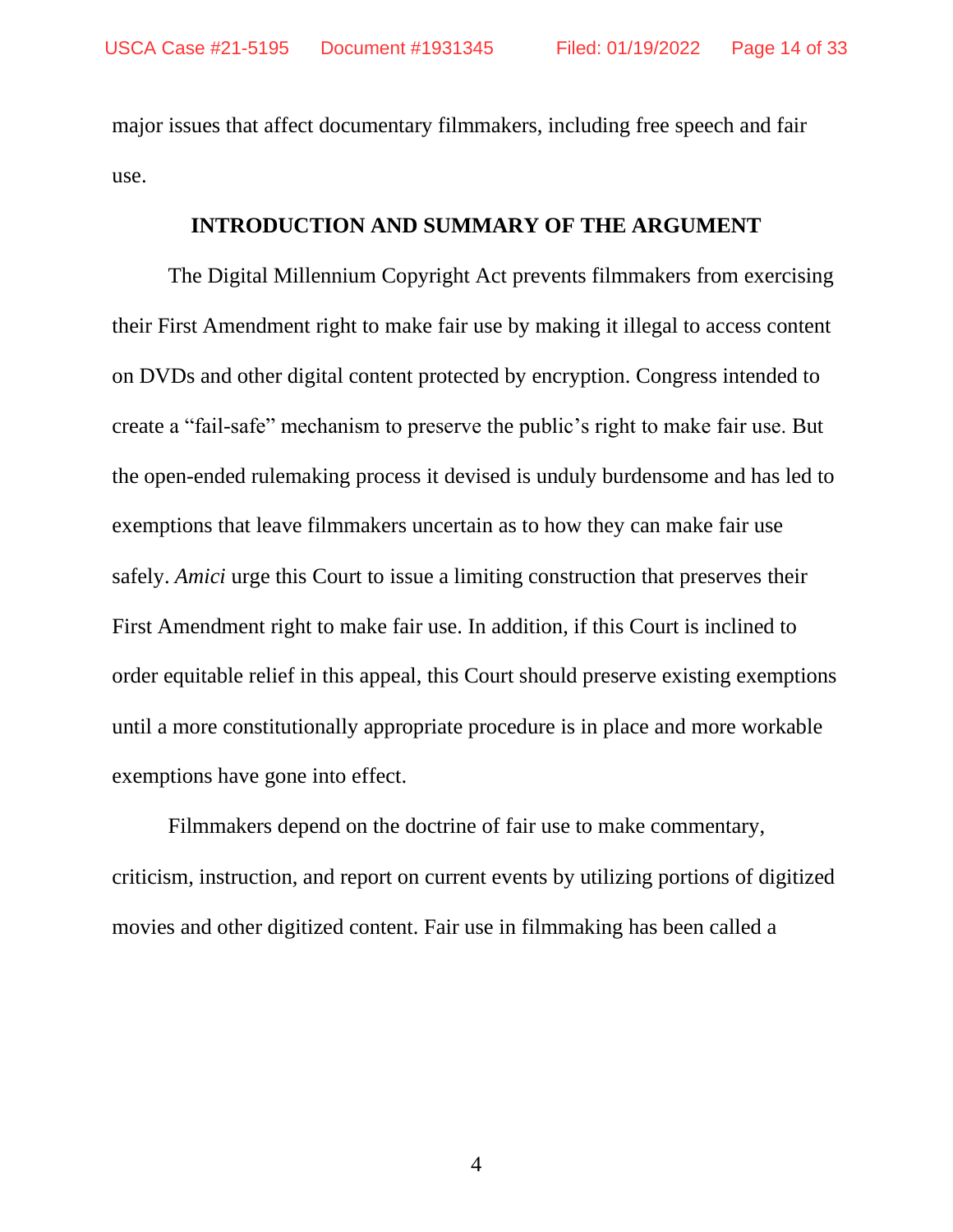paradigmatic fair use, $2$  and without it a massive range of expressive conduct would be impossible. But fair use is of little consequence if filmmakers cannot access the high-quality digital material they seek to use in the first place. Suppose a filmmaker wants to analyze how special effects in the *Star Wars* film franchise have evolved from 1977 to the present day, examining various clips from the past 45 years. The law is quite clear that fair use permits the use of film clips without permission or payment to the *Star Wars* rightsholders. To do this, however, the filmmaker will need to obtain high-quality footage, which is likely to be locked behind encryption and other technological protection measures ("TPMs"). That is a problem for filmmakers because Congress made it a crime to circumvent technologies that control access to copyrighted content when it enacted the Digital Millennium Copyright Act ("DMCA") in 1998, now codified at Section 1201 of the copyright statute.<sup>3</sup> The result is that, barring an exemption from the Librarian of Congress, filmmakers cannot access the digital content they need for fair use without a credible fear of civil and criminal liability.

This result was entirely foreseeable, as Congress recognized at the time of passage, so it developed what legislators called a "fail-safe" mechanism intended

<sup>2</sup> Lawrence E. Strickling, Re: Exemption to Prohibition on Circumvention of Copyright Protection Systems for Access Control Technologies (Sept. 21, 2012), http://copyright.gov/1201/2012/2012\_NTIA\_Letter.pdf.

<sup>3</sup> 17 U.S.C. §1201.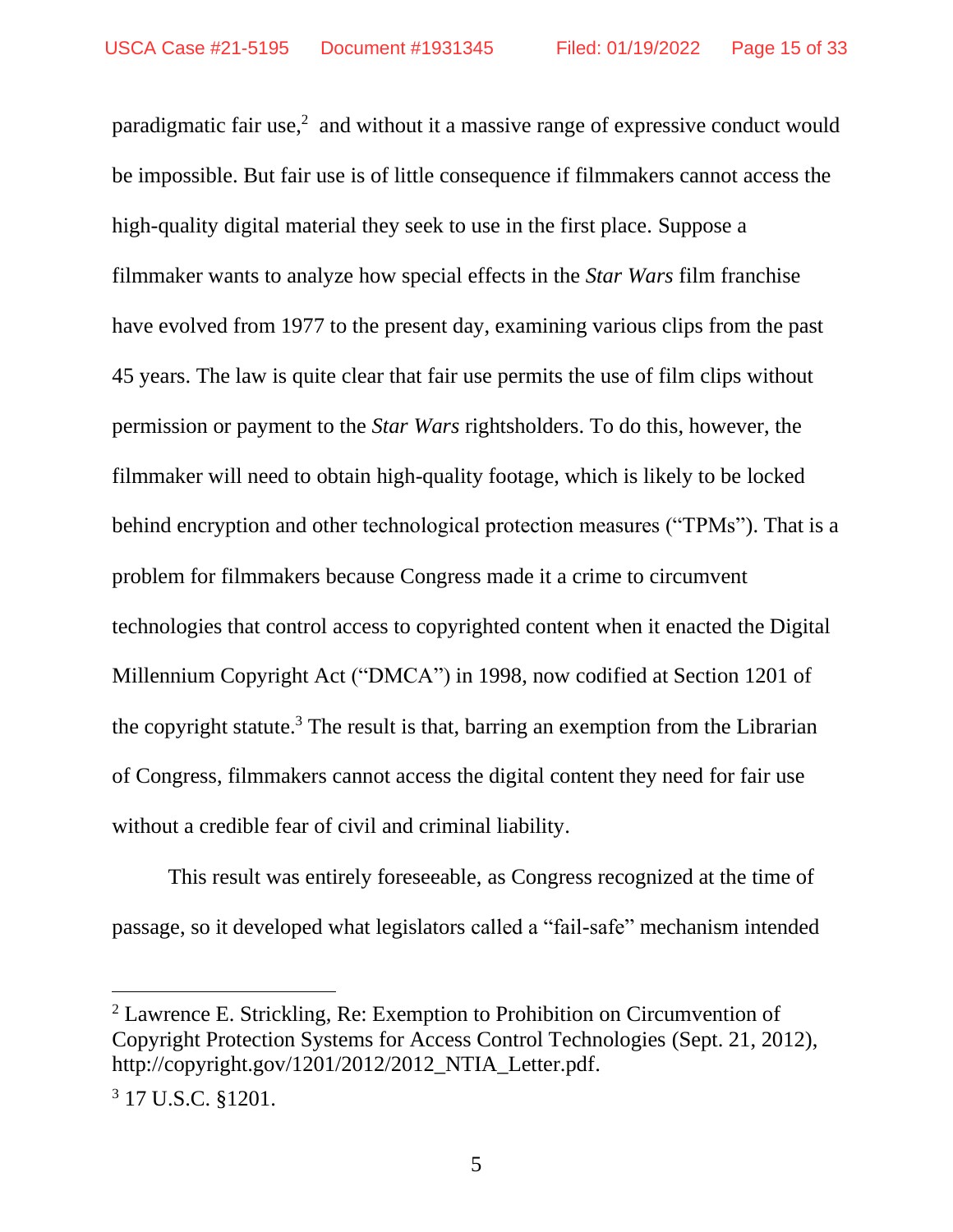to protect lawful uses from Section 1201's, suppressive effects.<sup>4</sup> Congress drew up a unique procedure in which the Register of Copyrights conducts a rulemaking every three years and then makes recommendations to the Librarian of Congress, who may lift Section 1201's prohibition on circumvention of TPMs for select classes of works. <sup>5</sup> While *amici* appreciate the hard work of Copyright Office staff who labor to conduct the rulemaking, this process has created serious burdens for independent filmmakers and caused uncertainty as to when filmmakers can utilize the exemption they were granted. The rulemaking process is flawed in several ways.

First, in determining whether an exemption is warranted, the Librarian must not simply assess whether the law has restricted a party's fair use rights; instead, the Librarian also conducts an open-ended inquiry into policy considerations that touch on questions like the general efficacy of Section 1201<sup>6</sup> and the overall ability

 $5$  17 U.S.C.  $\S$ 1201(a)(1)(C).

<sup>4</sup> H. R. Rep. No. 105-501, pt. 2, at 36 (1998).

 $6$  *Id.*  $$1201(a)(1)(C)(iv)$  ("...the Librarian shall examine...the effect of circumvention of technological measures on the market for or value of copyrighted works").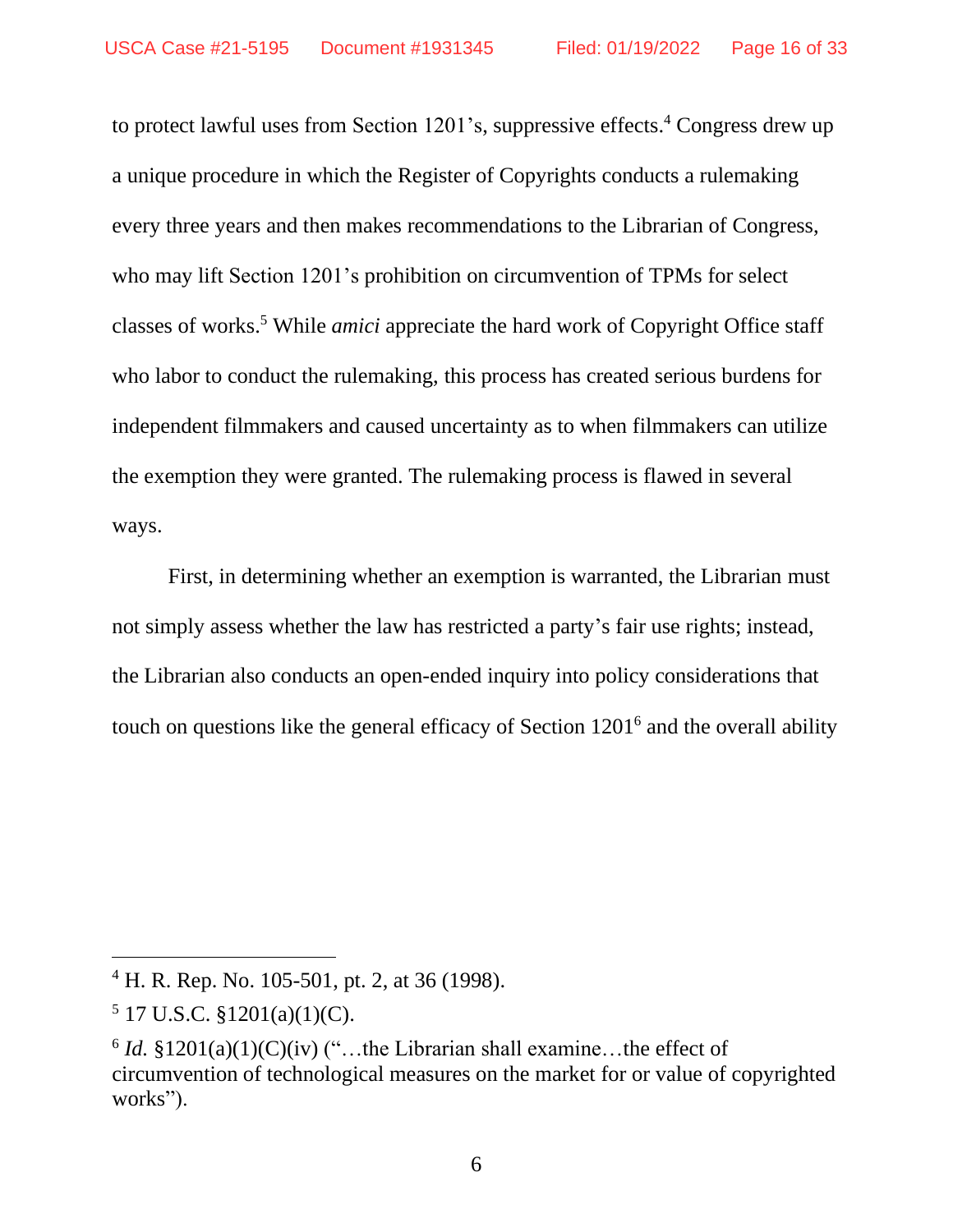to make fair use. 7 In addition, the law allows the Librarian unbridled discretion to base her decision on "such other factors as the Librarian considers appropriate."<sup>8</sup>

Second, the process places a severe burden on *amici* and others for whom Section 1201 has suppressed or restricted their ability to make fair use. The rulemaking takes over a year and requires filmmakers to undertake hundreds of hours of complex legal work and fact-gathering, which would be impossible without pro bono counsel.

Third, though the Librarian has issued helpful exemptions for filmmakers, the exemptions require that the filmmaker rule out all non-circumventing alternatives, or research and investigate all available screen capture software and make a determination as to how that software works. In every triennial rulemaking since 2008, *amici* have presented copious evidence that no viable alternatives to circumvention exist, yet this burdensome obstacle remains. The Librarian has granted documentary and independent filmmakers exemptions that do provide some relief—but they are unnecessarily difficult to use or understand, and come only after lengthy advocacy.

<sup>&</sup>lt;sup>7</sup> *Id.* §1201(a)(1)(C)(ii)-(iii) ("...the Librarian shall examine...the availability for use of copyrighted works [and] the availability for use of works for nonprofit archival, preservation, and educational purposes").

 $8 \text{ Id. } \S$  1201(a)(1)(C)(v).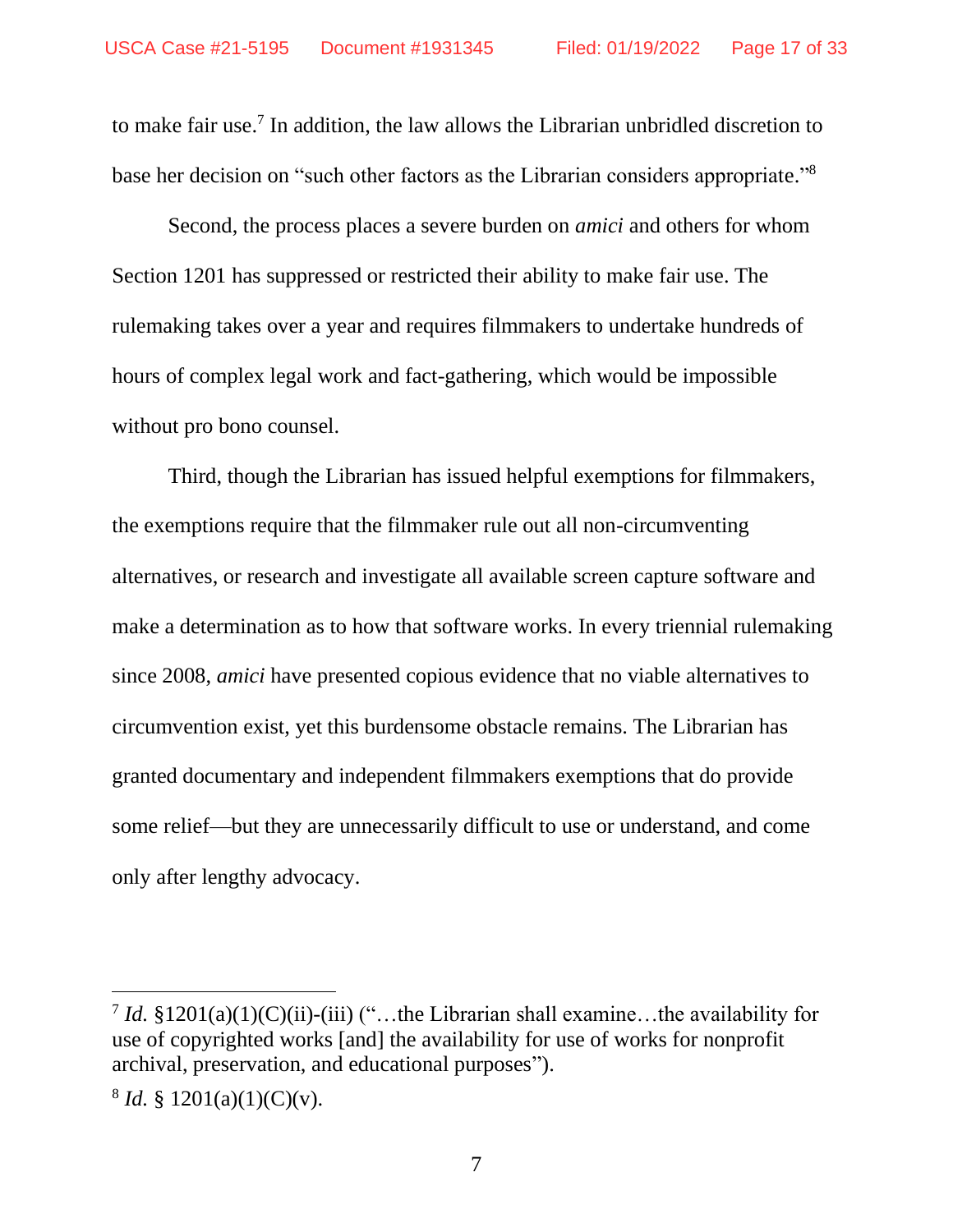As the Supreme Court has repeatedly held, fair use is a constitutional doctrine, "necessary to fulfill copyright's very purpose, 'to promote the Progress of Science and useful Arts."<sup>9</sup> It is fair use that allows copyright law to coexist with the First Amendment's guarantee of freedom of speech. Congress is free to shape copyright law as it sees fit, but not in a way that suppresses and restricts an essential "First Amendment accommodation" that is "built-in" to copyright law.<sup>10</sup> When Congress enacted Section 1201, it made a wide swath of expressive conduct effectively impossible—and then granted a Congressional official the power to selectively lift that suppression of speech based on a vague and open-ended set of policy factors. *Amici* should not have to ask for the Librarian of Congress's blessing every three years to continue to practice their fair use rights.

*Amici* respectfully request that this Court recognize the ways this law impermissibly inhibits protected expression; clarify that Section 1201(a) is subject to fair use; and direct that liability under Section 1201 can only attach where there is a connection between infringing conduct and the act of circumventing a technological protection measure.

<sup>9</sup> *Campbell v. Acuff-Rose Music, Inc.*, 510 U.S. 569, 575 (1994) (citing U.S. Const., Art. I, sec. 8).

<sup>10</sup> *Eldred v. Ashcroft*, 537 U.S. 186, 219 (2003); *see also Golan v. Holder*, 565 U.S. 302 (2012).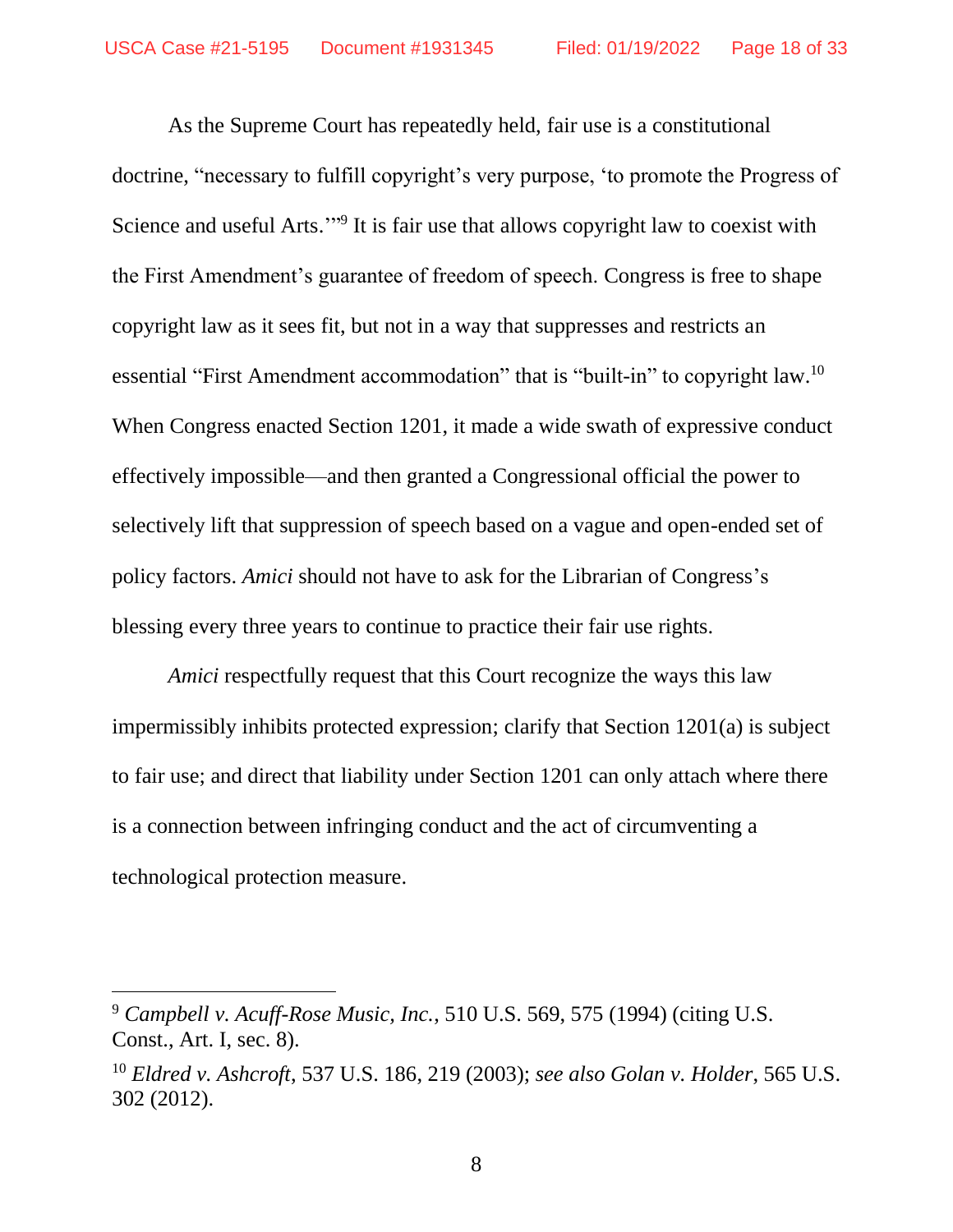In addition, *amici* respectfully request that, to the extent equitable relief is available in this appeal, the Court make existing exemptions permanent until a more constitutionally appropriate procedure is in place and more workable exemptions have gone into effect.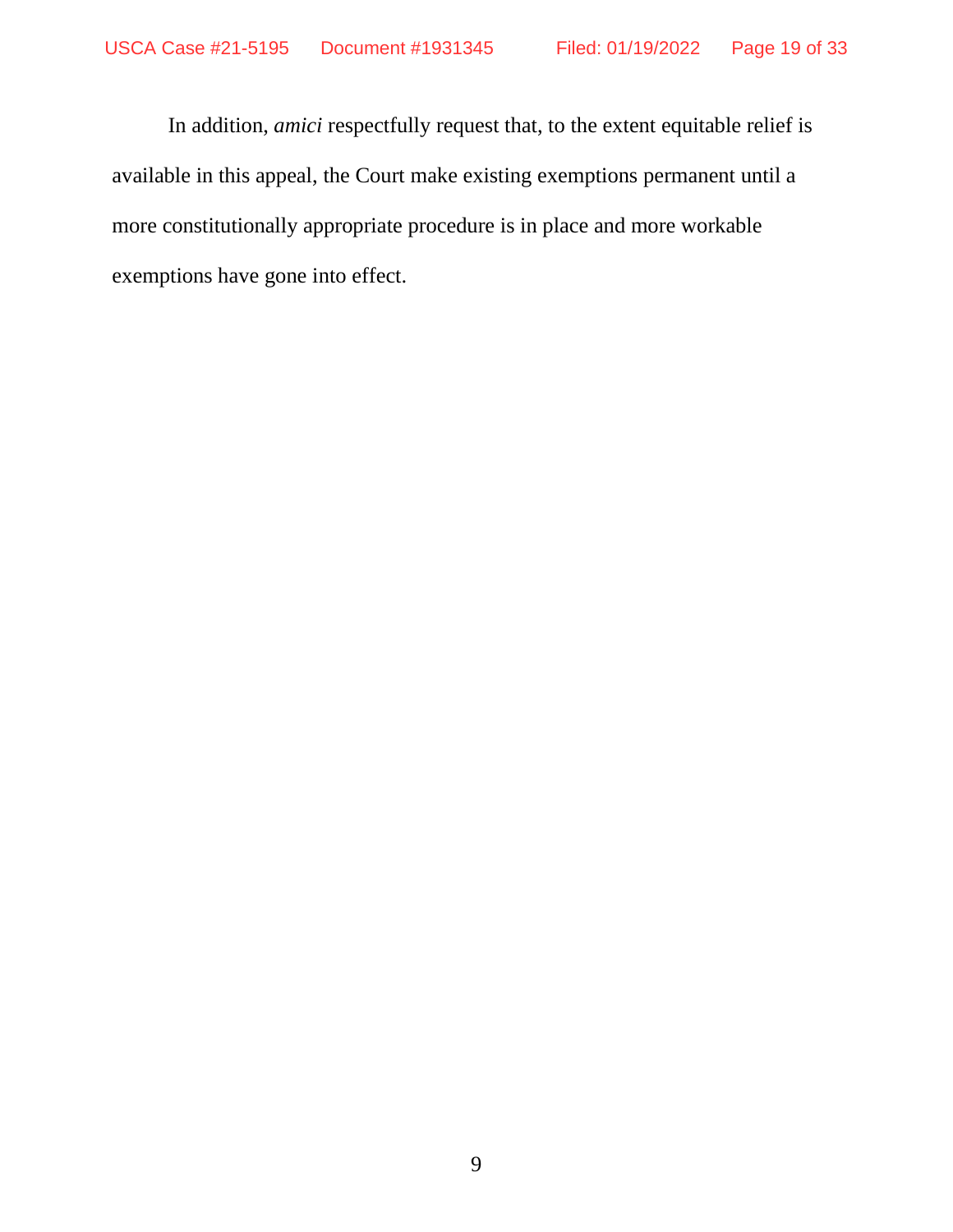#### **ARGUMENT**

# <span id="page-19-1"></span><span id="page-19-0"></span>**I. Section 1201 impermissibly restricts independent filmmakers' ability to make fair use.**

Filmmaking plays an important social and political role in American society. Filmmakers coming from a wide range of perspectives and backgrounds use the language of film to explore culture, history, politics, and society; encourage debate and the exchange of ideas and opinions; and raise awareness about issues facing underrepresented individuals who struggle to be heard.

Fair use is critically important to filmmaking. The independent filmmaking community has developed a robust practice of responsible, appropriate fair use, and films that make fair use are regularly insured, distributed, and broadcast.<sup>11</sup> Courts regularly reaffirm that the use of copyrighted material in films for the purposes of criticism, commentary, historical analysis, and similar purposes is a quintessential fair use. 12

 $11$  Film Independent et al., Comment on Exemption to Prohibition on Circumvention of Copyright Protection Systems for Access Control Technologies, 3 (Dec. 18, 2017) (hereinafter "Film Independent et al. 2017 Comment"), ; International Documentary Association et al., Comment on Exemption to Prohibition on Circumvention of Copyright Protection Systems for Access Control Technologies, 2-4, app. B (Feb. 6, 2015) (hereinafter "Independent Documentary Association et al. 2015 Comment").

<sup>12</sup> *See, e.g., Monster Commc'ns, Inc. v. Turner Broad. Sys. Inc.*, 935 F. Supp. 490 (S.D.N.Y. 1996); *Hofheinz v. Discovery Communications, Inc.*, 2001 WL 1111970, \*4 (S.D.N.Y. 2001); *Lennon v. Premise Media Corp.*, 556 F. Supp. 2d 310, 322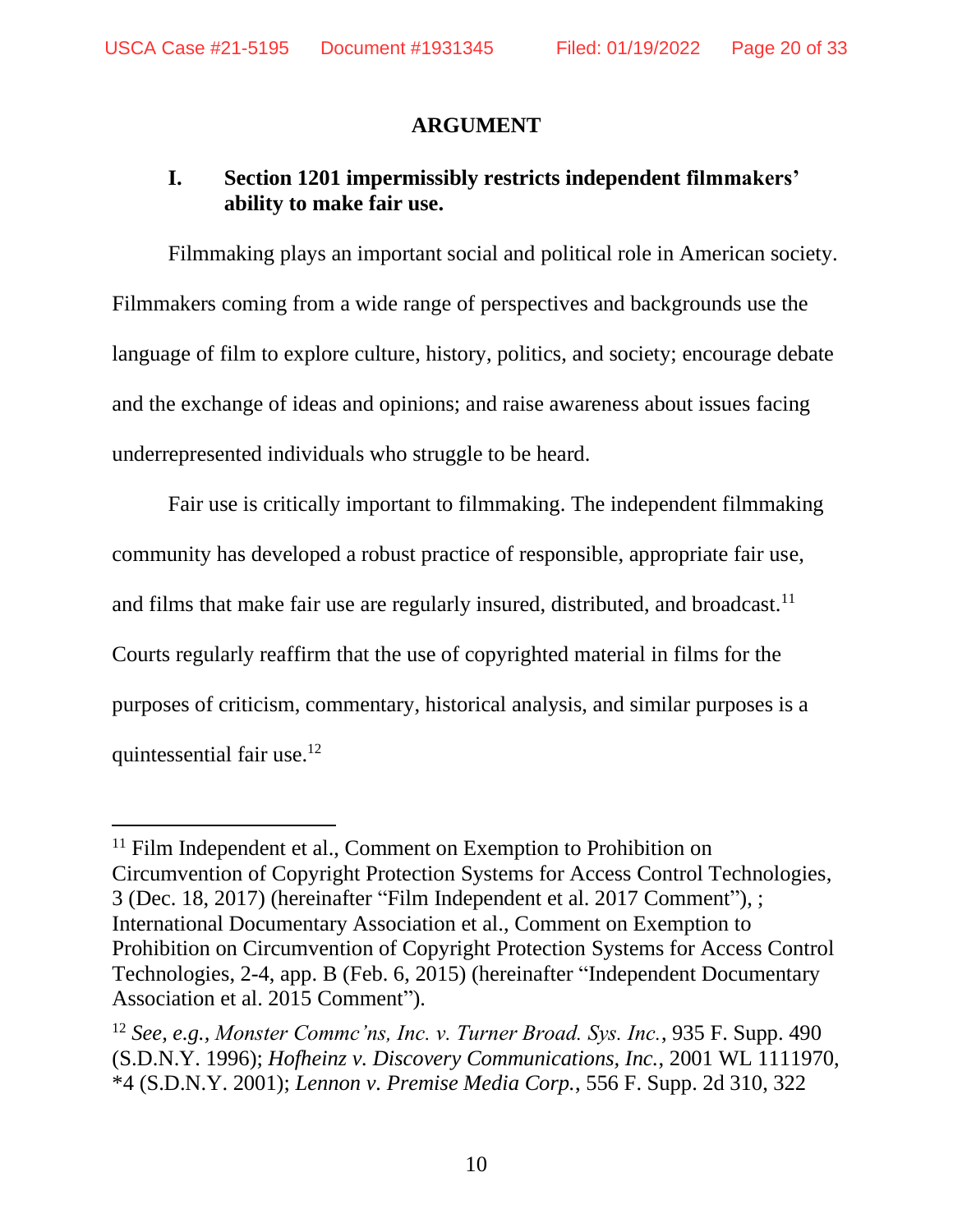In today's digital environment, filmmakers cannot make fair use without accessing digital materials. As *amici* have proven in numerous triennial rulemakings, filmmakers must be able to access high quality digital material in order to conduct criticism, commentary, or make fair use in other ways with the detail necessary to make their point. <sup>13</sup> In addition, *amici* have repeatedly demonstrated that to make fair use filmmakers must use high quality content or their films will not be seen: they will be rejected by broadcasters, streaming services, and theatrical distributors.<sup>14</sup>

Section 1201 prevents filmmaking filmmakers' ability to make fair use because it prevents them from obtaining the material they need. The vast majority of digital motion picture material can only be accessed from encrypted media,<sup>15</sup>

<sup>13</sup> *See* Film Independent, et al. 2017 Comment, 3; International Documentary Association et al., 2015 Comment, 1-2, 10-11, app. E, app. B. at 16.

<sup>14</sup> *See* Film Independent, et al. 2017 Comment, 3; International Documentary Association et al. 2015 Comment, 1-2; Register of Copyrights 2015 Recommendation, Rulemaking on Exemptions from Prohibition on Circumvention of Copyright Protection Systems for Access Control Technologies, 90 ("Joint filmmakers presented a detailed record to argue that standard-definition resolution is insufficient for film distribution purposes. . . . Based on this record, the Register finds that Joint Filmmakers have demonstrated they are likely to suffer adverse effects if they are unable to make use of material on Blu-ray in these cases.").

<sup>15</sup> Register of Copyrights 2015 Recommendation, Rulemaking on Exemptions from Prohibition on Circumvention of Copyright Protection Systems for Access Control

<sup>(</sup>S.D.N.Y. 2008); *Sofa Entm't, Inc. v. Dodger Prod., Inc.*, 782 F. Supp. 2d 898, 910-11 (C.D. Cal. 2010); *Red Label Music Publ'g v. Chila Prods.,*18 C 7252, 2019 U.S. Dist. LEXIS 90159 (N.D. Ill. May 30, 2019).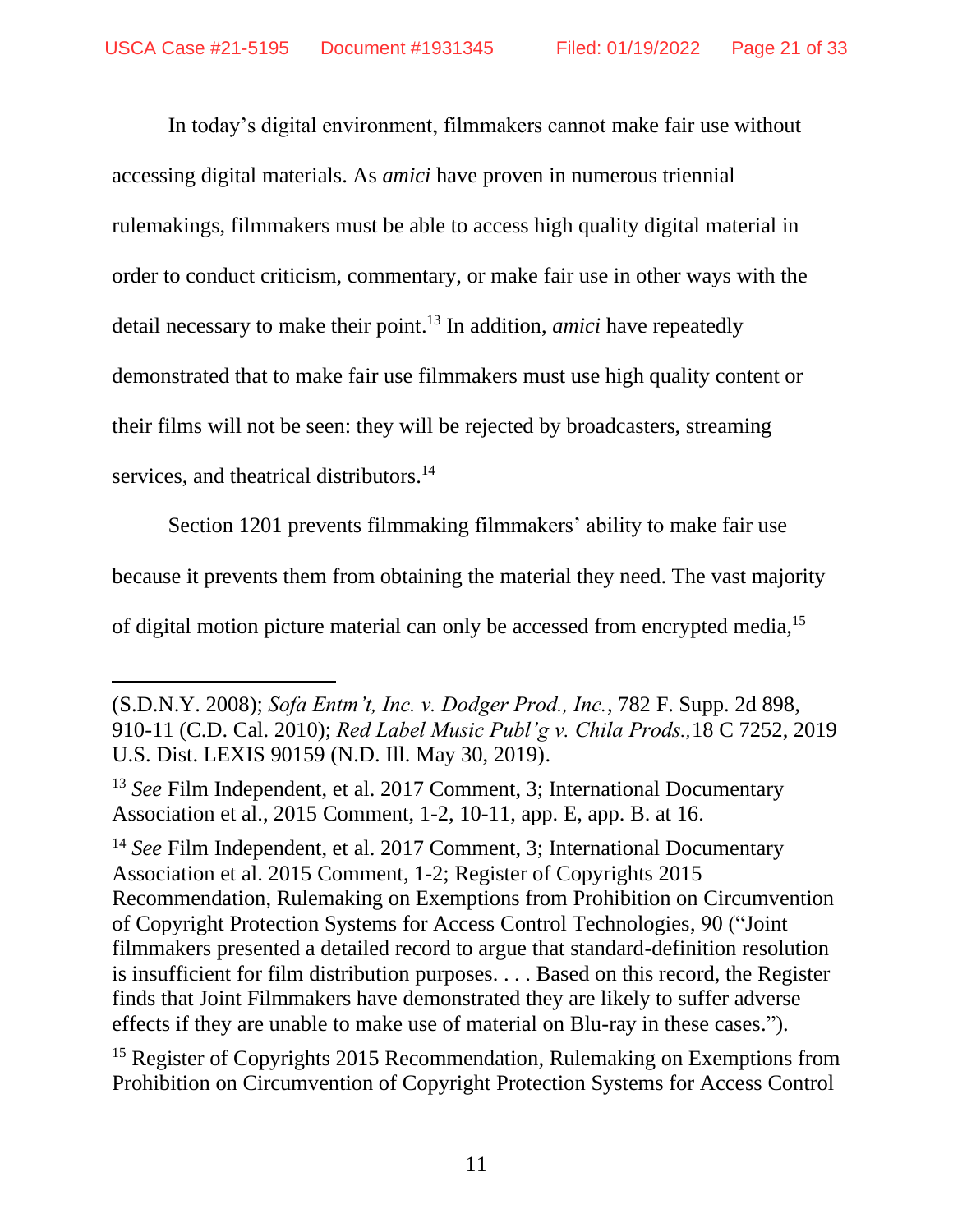and filmmakers reasonably fear that decrypting such media could lead to civil and

criminal liability. This is why the Register of Copyrights has on numerous

occasions concluded that Section 1201 is adversely affecting fair use for

independent filmmakers. 16

Technologies, 83 ("[G]enerally speaking, copyrighted motion pictures are not widely available in formats not subject to technological protections.").

<sup>&</sup>lt;sup>16</sup> Register of Copyrights 2010 Recommendation, Rulemaking on Exemptions from Prohibition on Circumvention of Copyright Protection Systems for Access Control Technologies, 52, 65, 72 ("Documentary filmmakers . . . have also provided persuasive evidence that non-circumventing alternative means of obtaining portions of DVDs cannot substitute for the decrypted content obtained through circumvention . . . ."); Register of Copyrights 2012 Recommendation, Rulemaking on Exemptions from Prohibition on Circumvention of Copyright Protection Systems for Access Control Technologies, 138 (documentary filmmakers had their fair uses "are, or likely will be, adversely affected by the prohibition against circumvention when there is a need to use high-quality motion picture material to convey intended criticism or commentary"); Register of Copyrights 2015 Recommendation,Rulemaking on Exemptions from Prohibition on Circumvention of Copyright Protection Systems for Access Control Technologies, 99 (documentary filmmakers had "sufficiently established that various technological measures interfere with their ability to make desired uses of motion pictures and that a significant number of those uses are likely fair and noninfringing" and that documentary filmmakers are adversely affected by Section 1201 "including when it is necessary to use high-quality motion picture material to convey intended criticism or commentary."); Register of Copyrights 2018 Recommendation, Rulemaking on Exemptions from Prohibition on Circumvention of Copyright Protection Systems for Access Control Technologies, 22, 30, 73-75 (filmmakers "had met their burden of showing that the statutory prohibition on circumvention of access controls limits their ability to engage in the proposed uses").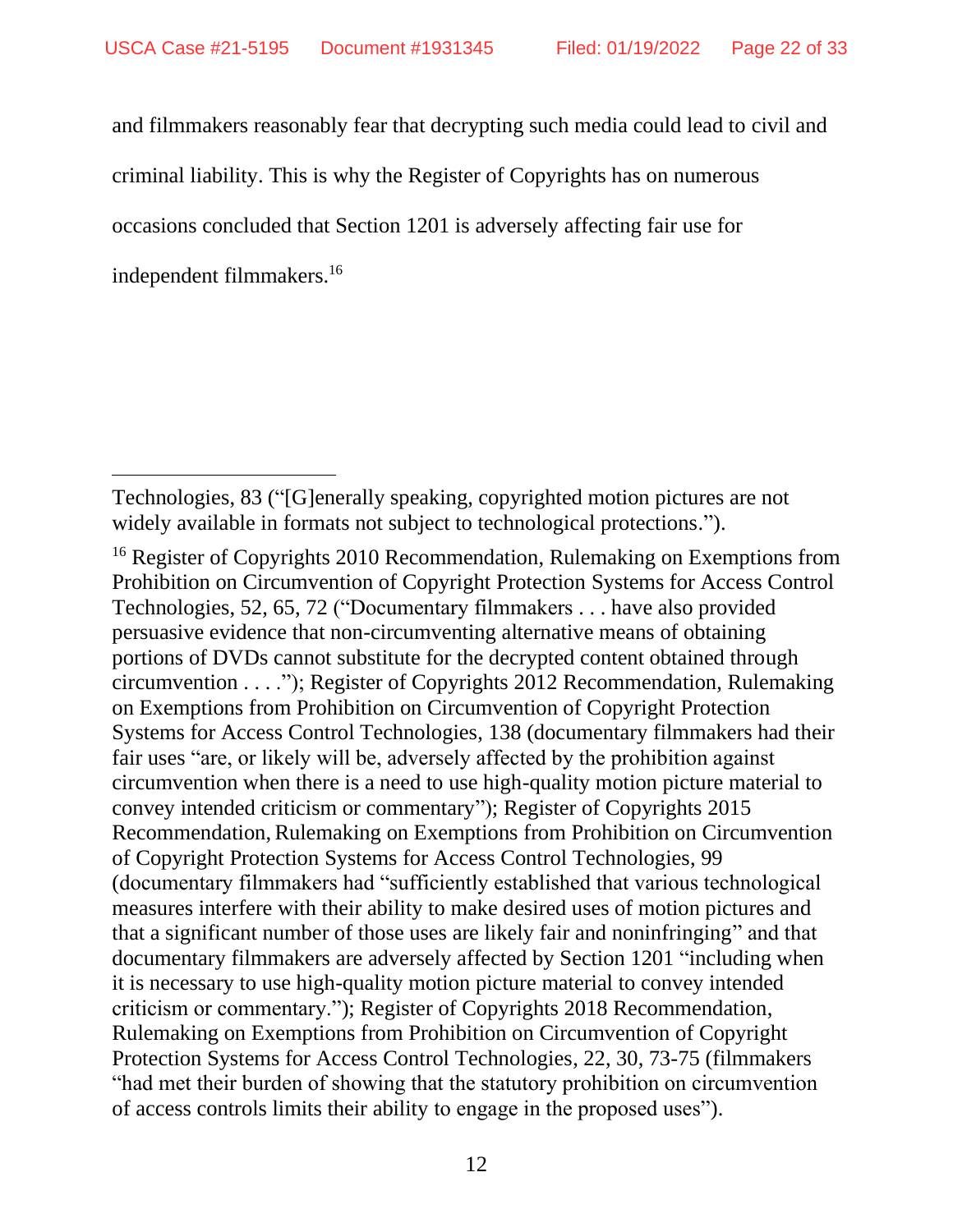### <span id="page-22-0"></span>**II. Section 1201's triennial rulemaking does not adequately remedy the harms of Section 1201**

*Amici*, as part of a large group of filmmaker organizations representing thousands of independent filmmakers nationwide, have participated in five rounds of triennial rulemaking processes, dating to 2008. *Amici* deeply appreciate the immense time and effort the Copyright Office staff has put into the exemption process. Unfortunately, while the exemption process has been important to independent filmmakers, in several respects it has failed in its goal of serving as a "fail-safe" mechanism that protects fair use and other lawful uses.

First, *amici* have been dismayed that in determining whether an exemption is warranted, the Librarian cannot simply assess whether the law has restricted a party's fair use rights; instead, the statute instructs that the Librarian, through the Register of Copyrights, must also conduct an open-ended inquiry into a range of policy considerations. The statute requires that the Librarian consider "the effect of circumvention of technological measures on the market for or value of copyrighted works,"<sup>17</sup> "the availability for use of copyrighted works,"<sup>18</sup> and "the availability for use of works for nonprofit archival, preservation, and educational purposes."<sup>19</sup> The law also allows the Librarian to base her decision on "such other factors as the

<sup>&</sup>lt;sup>17</sup> 17 U.S.C. §1201(a)(1))(C)(iv).

 $18$  *Id.*  $\frac{$1201(a)(1)(C)(ii)}{i}$ .

<sup>19</sup> *Id.* §1201(a)(1)(C)(iii).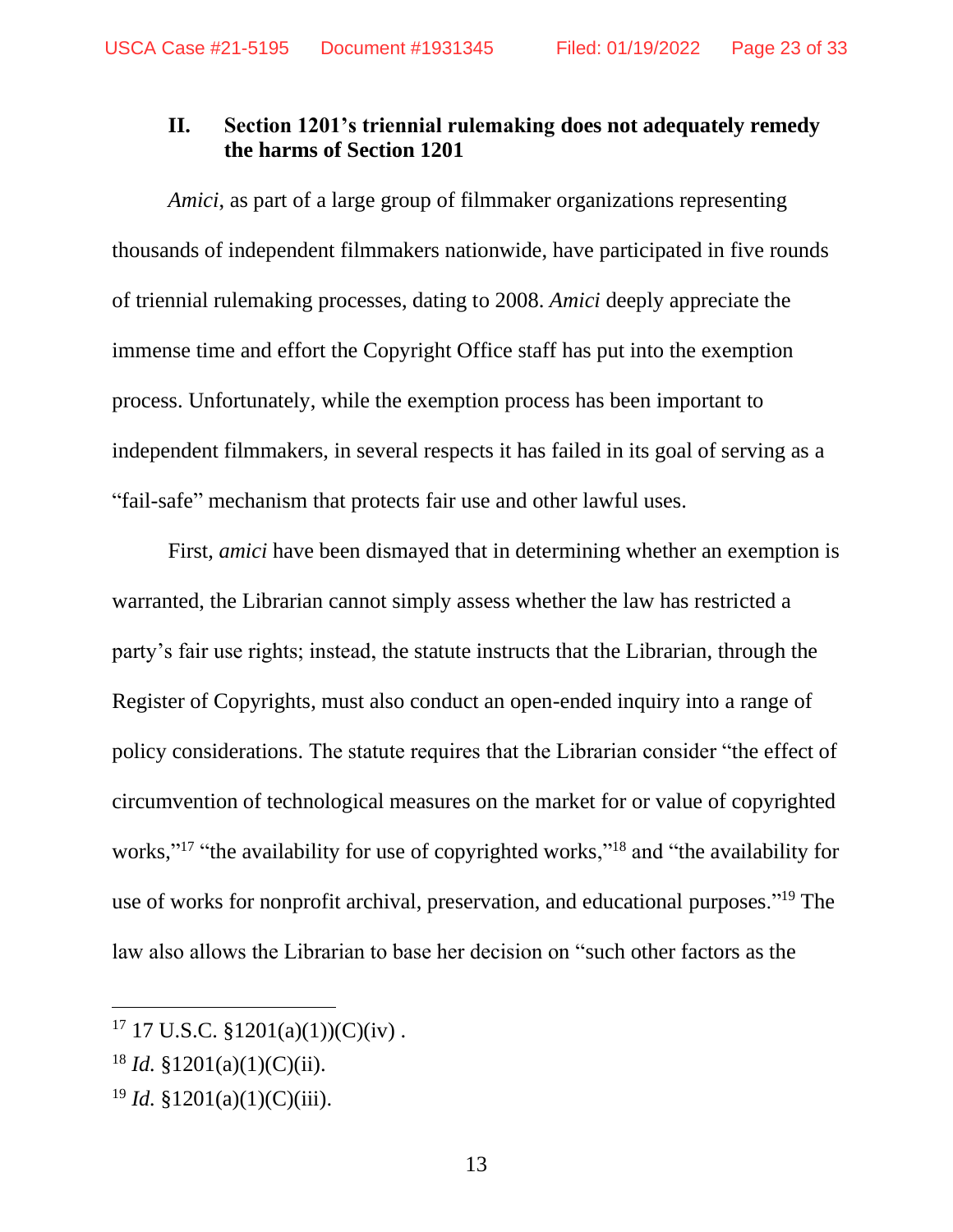Librarian considers appropriate."<sup>20</sup> These "other factors" are undefined, providing the Librarian unbridled discretion to dispense or withhold permission to access encrypted content for fair use purposes.

Indeed, one problem with the process is that the Librarian (through the Register of Copyrights) has imposed inconsistent reasoning from one rulemaking to another. A key example can be found by comparing the Register's 2012 recommendation with recommendations made in subsequent rulemakings. In 2012, the Register invoked the open-ended "such other factors as the Librarian considers appropriate" inquiry to account for the difference between "access controls" such as password protection, and controls that "effectively protect[]a right of a copyright owner," such as anti-copying mechanisms. With Section 1201, Congress prohibited the circumvention of access controls, but it deliberately chose *not* to prohibit the circumvention of other types of controls (often called "rights controls" or "copy controls"). <sup>21</sup> Congress drew this distinction in significant part because it thought that doing so would preserve fair use. <sup>22</sup> Encryption systems such as those

<sup>&</sup>lt;sup>20</sup> *Id.* § 1201(a)(1)(C)(v).

<sup>21</sup> *Compare* 17 U.S.C. §1201(a) *with* 17 U.S.C. §1201(b).

<sup>&</sup>lt;sup>22</sup> H.R. Rep. No. 105-551, pt. 1, at 18 (1998) ("[A]n individual would not be able to circumvent in order to gain unauthorized access to a work, but would be able to do so in order to make fair use of a work which he or she has acquired lawfully."); *WIPO Copyright Treaties Implementation Act and Online Copyright Liability Limitation Act: Hearing on H.R. 2281 and H.R. 2280 Before the Subcomm. on*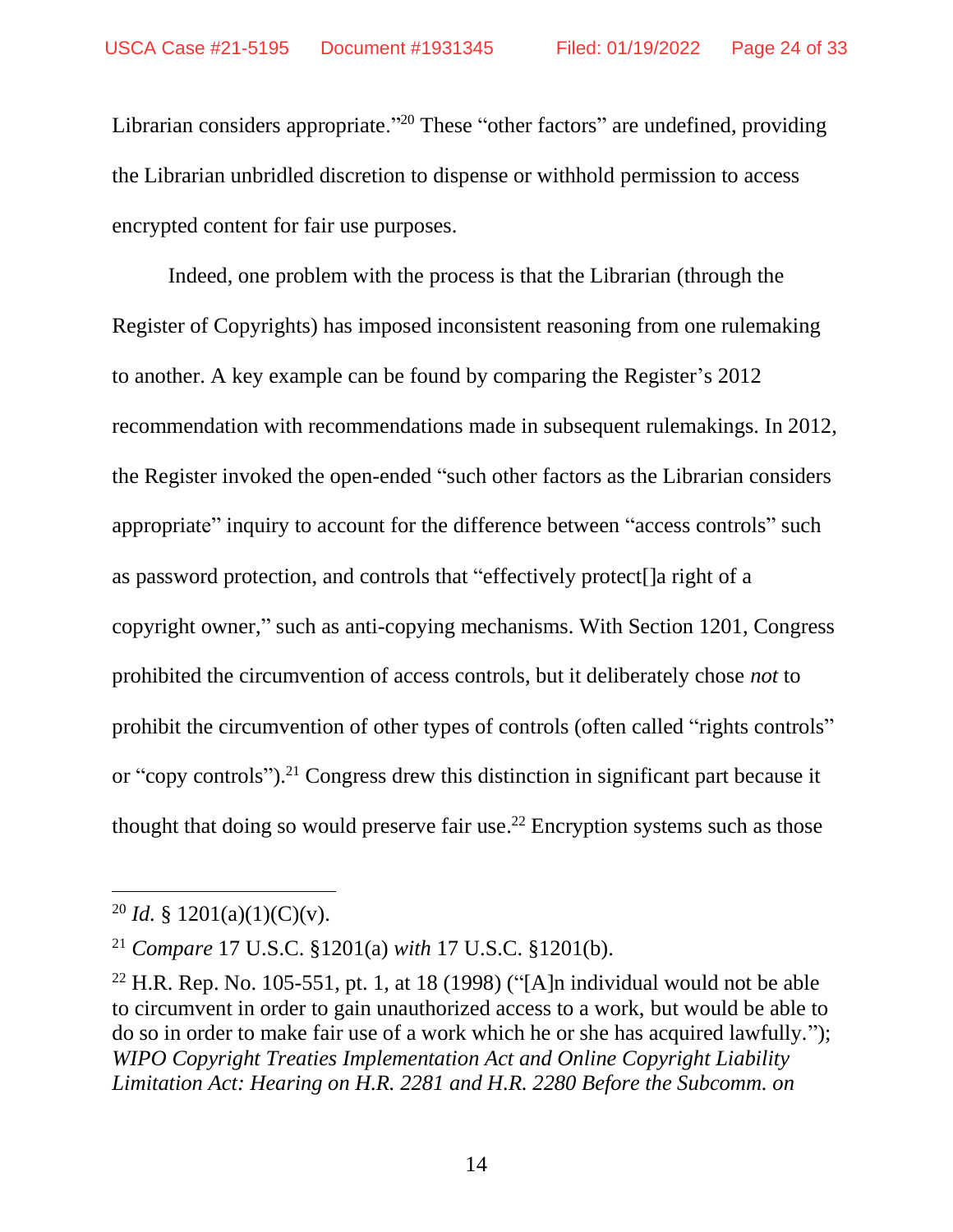found on Blu-ray, DVDs, and streaming media, however, have been considered combined access controls *and* copy controls. This undermines Section 1201's statutory scheme because even though filmmakers lawfully acquire and view the content, $^{23}$  they cannot make a copy for fair use purposes without the concern that they are also breaking an "access control." Discussing this conundrum, the

Register noted:

The fact that a technological measure that controls access is being used predominantly for the purpose of preventing reproduction and other rights of the copyright owner is a relevant consideration in this case. The fact that Congress clearly distinguished between measures that control access and measures that protect the rights of the copyright owner is undisputed. . . . In addition to the other four factors weighing in favor of designating a class of works, the fact that in this case the effect of the access control is not to prevent unauthorized access, but rather to restrict uses of motion pictures, is an additional factor weighing in favor of designating a class. . . . The fact that a technological measure that qualifies as an access control is affecting use, not access, is another relevant consideration for the Librarian.<sup>24</sup>

*Courts and Intell. Prop. of the House Comm. on the Judiciary*, 105th Cong. 47 (1997 (statement of Marybeth Peters); R. Anthony Reese, *Will Merging Access Controls and Rights Controls Undermine the Structure of Anticircumvention Law?*, 18 BERKELEY TECH. L.J. 619, 647–50 (2003) (showing that the decision not to prohibit circumvention of "rights" controls was a central component of Congress's efforts to ensure that Section 1201 did not undermine important rights such as fair use

<sup>&</sup>lt;sup>23</sup> Register of Copyrights 2010 Recommendation, Rulemaking on Exemptions from Prohibition on Circumvention of Copyright Protection Systems for Access Control Technologies, 44

<sup>24</sup> *Id* at 71-72.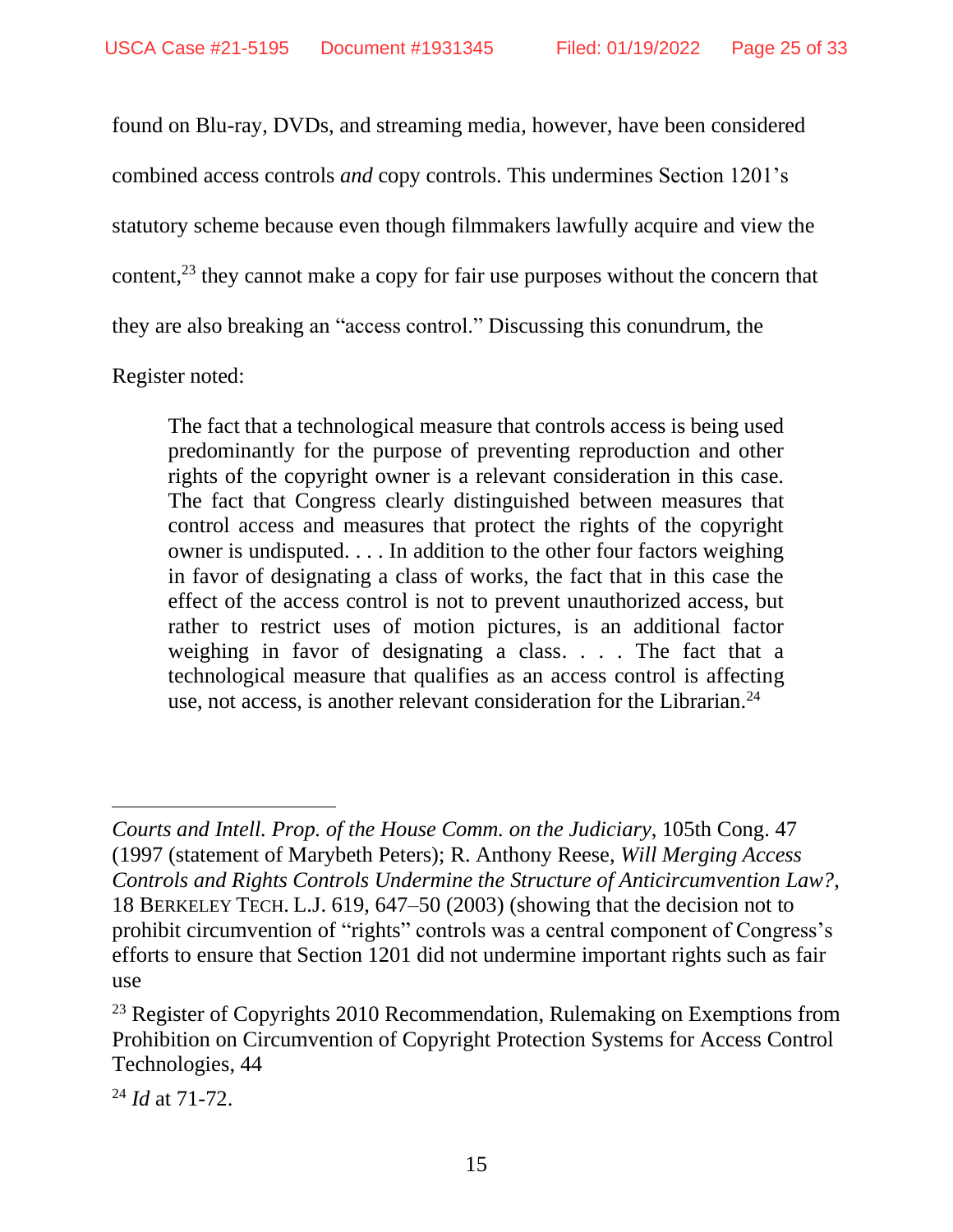*Amici* view this as a critically important consideration, because to prohibit the circumvention of technologies that "merge" access and copy controls is fundamentally counter to Congressional intent and the structure of the statute. In subsequent rulemakings, however, neither the Register nor the Librarian addressed this issue again. 25

Second, the triennial rulemaking process has also placed undue burdens on *amici*. The rulemaking has been styled not as an administrative rulemaking, but as an adjudication: proponents of exemptions bear the burden of proof with substantial evidence to support their case, and a round of comments is reserved for parties who oppose the proposed exemptions. The entire process takes over a year and is enormously costly. In the 2015-2016 rulemaking proceeding, for example, pro bono counsel spent nearly 2000 hours advocating for an exemption for filmmakers. The effort required three attorneys, seven law students, and two interns. *Amici* filed over 130 pages of legal argument and evidentiary submissions, participated in in-person hearings, and responded to post-hearing correspondence from the Copyright Office. At market rates, such services would cost hundreds of thousands of dollars, and that figure does not include the time spent by hundreds of

<sup>&</sup>lt;sup>25</sup> *Amici* discussed the issue of merged access and rights controls extensively in comments they filed in the Copyright Office's 2016 study on Section 1201. *See*  International Documentary Association, et al., Comment on Section 1201 Study, 15-17 (Mar. 2, 2016).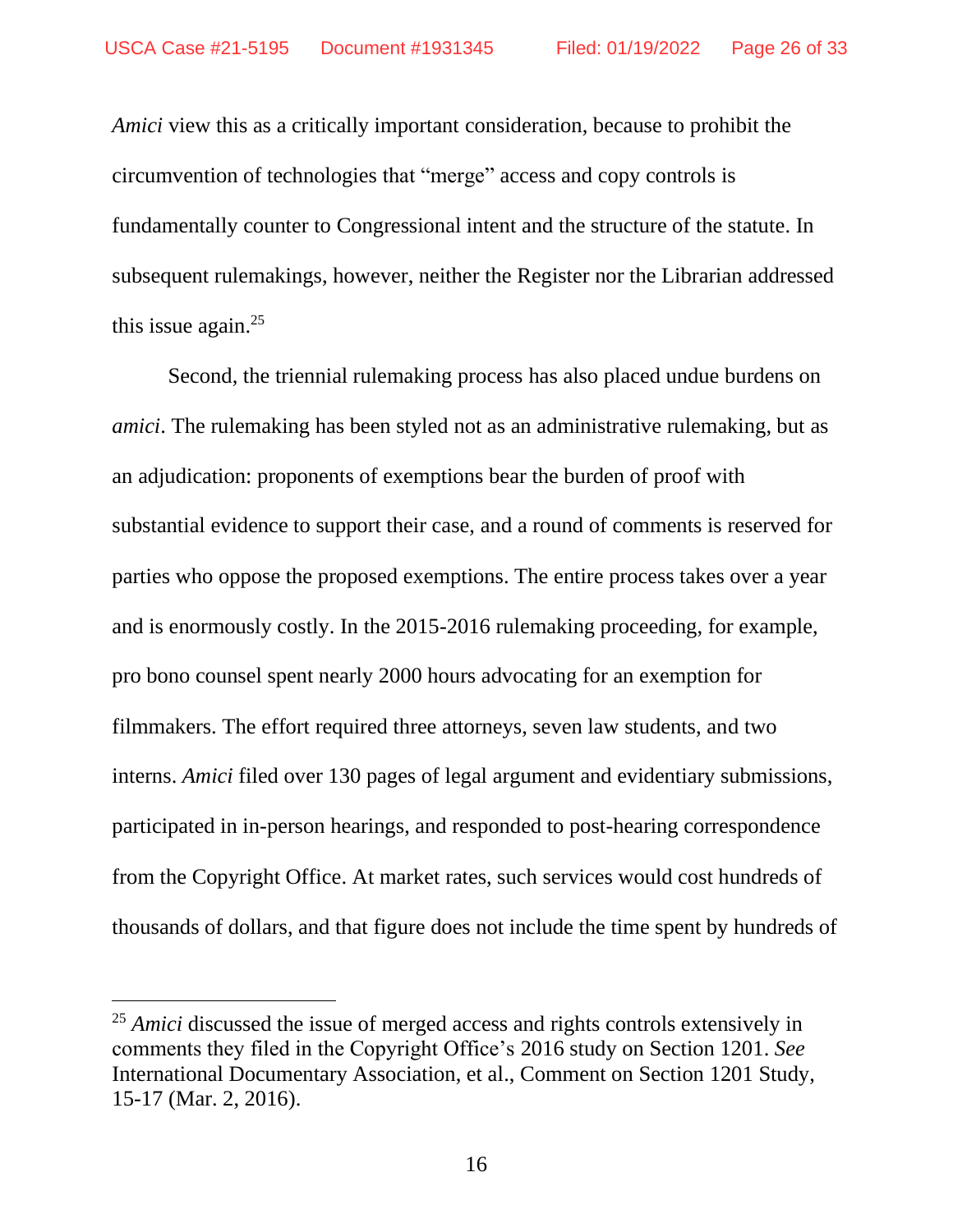filmmakers, organizational staff, and administrative support who also contributed to the effort, including travel from Chicago to Los Angeles to participate in a hearing. If *amici* had not had pro bono counsel, they never would have been able to take part in the process.

Third, where the Librarian has issued exemptions for filmmakers, those exemptions come with burdensome and confusing conditions that impose uncertainty for filmmakers. Every exemption applying to filmmakers thus far has required them to investigate or try out ostensibly non-circumventing alternatives such as screen capture software, under the theory that such software might not circumvent technological protection measures. For example, the current exemption requires that, before obtaining encrypted content,

the person engaging in circumvention . . . reasonably believes that noncircumventing alternatives are unable to produce the required level of high-quality content, or the circumvention is undertaken using screencapture technology that appears to be offered to the public as enabling the reproduction of motion pictures after content has been lawfully acquired and decrypted. . . .<sup>26</sup>

In every triennial rulemaking since 2008, *amici* have presented voluminous evidence that no viable alternatives to circumvention exist, $27$  and no credible

<sup>26</sup> 37 C.F.R. § 201.40 (2021).

<sup>27</sup> *See, e.g.*, Library of Congress Section 1201 Rulemaking Hearing 27-40 (May 7, 2009) (statement of Jim Morrissette, Technical Director, Kartemquin Educational Films); International Documentary Association et al. 2015 Comment, 2-4, app. B (Feb. 6, 2015).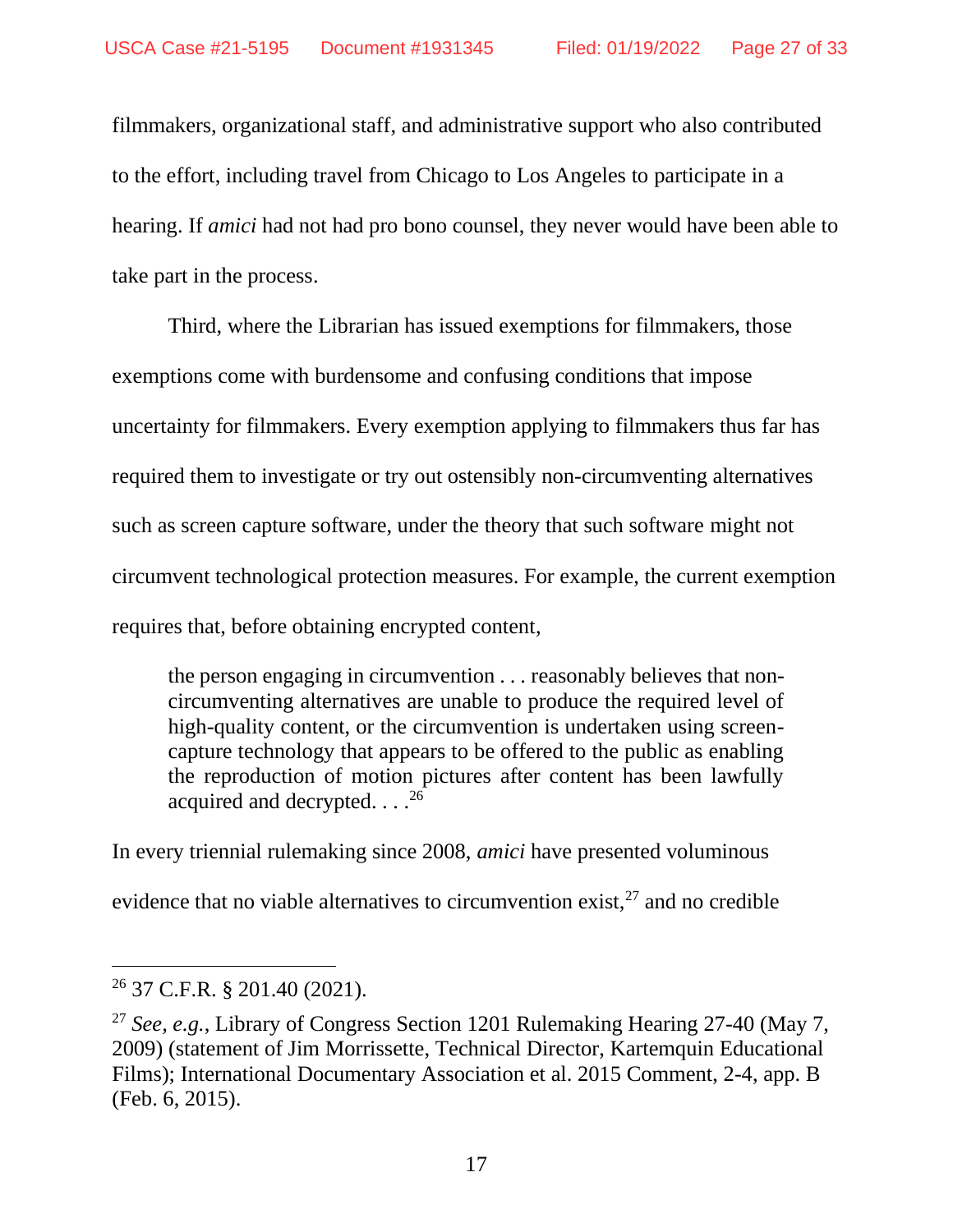evidence has ever been introduced that would rebut this assertion. <sup>28</sup> Yet this burdensome obstacle remains. Film editors, directors, and producers face uncertainty as to how to arrive at a "reasonable belief" as to non-circumventing alternatives, and it is remarkably difficult to determine whether a screen capture technology enables reproduction "after content has been lawfully acquired and decrypted."<sup>29</sup> Thus, even while the independent filmmaking community takes some comfort in the fact that an exemption exists, today filmmakers still labor in uncertainty and with fear of liability.

The problems with the triennial rulemaking process raise constitutional concerns. As the Supreme Court has instructed, "a scheme making the 'freedoms which the Constitution guarantees contingent upon the uncontrolled will of an official—as by requiring a permit or license which may be granted or withheld in the discretion of such official—is an unconstitutional censorship or prior restraint upon the enjoyment of those freedoms."<sup>30</sup>

 $^{28}$  Nor, for that matter, has it ever even been alleged that filmmaker exemptions have harmed the market for motion pictures in any way.

<sup>&</sup>lt;sup>29</sup> 37 C.F.R. §201.40 (2021). In 2013, counsel on this brief presented a workshop to over 100 documentary filmmakers to explain how filmmakers could comply with the Section 1201 exemption then in effect. As an indicator of how complicated the filmmakers' exemptions have been, even the simplified process we presented to them was seven steps long.

<sup>30</sup> *FW/PBS, Inc. v. Dallas*, 493 U.S. 215, 226 (1990) (plurality opinion) (quoting *Shuttlesworth v. Birmingham*, 394 U.S. 147, 151 (1969)).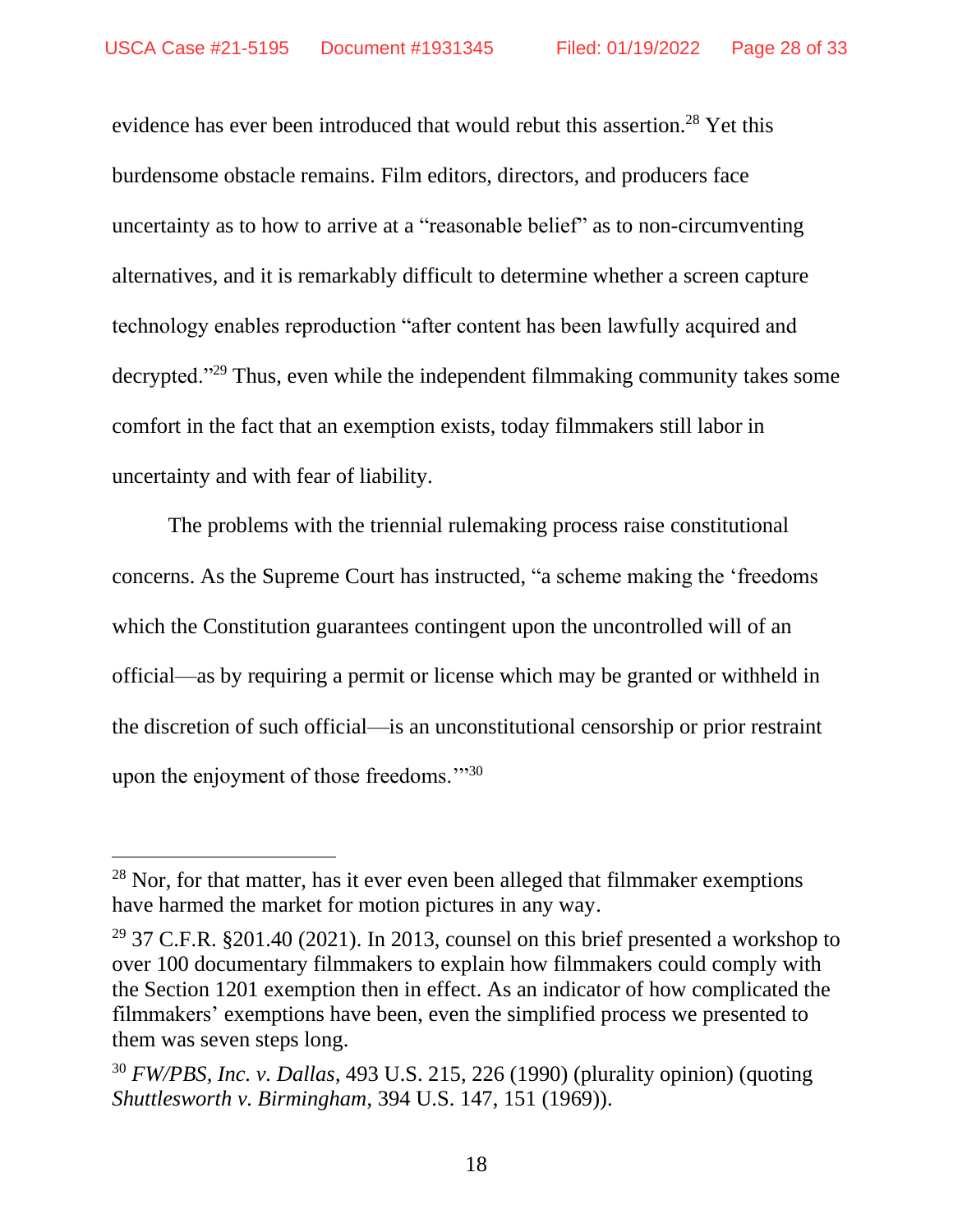### <span id="page-28-0"></span>**III. This Court should narrowly construe Section 1201 and preserve existing exemptions**

The problems with Section 1201 are of constitutional significance because they implicate fair use, a "built-in First Amendment accommodation."<sup>31</sup> The Supreme Court has held that fair use is "necessary to fulfill copyright's very purpose, 'to promote the Progress of Science and useful Arts," because it is essential "simultaneously to protect copyrighted material and to allow others to build upon it." <sup>32</sup> Without fair use, copyright law cannot coexist with the First Amendment's guarantee of freedom of speech. For this reason, Congress cannot establish new rights of actions or amend copyright law in a way that suppresses and restricts fair use.

*Amici* therefore respectfully request that this Court clarify that Section 1201(a) is bounded by the traditional contours of copyright doctrine, which allow for fair use and other exceptions and limitations, and to hold that liability under Section 1201 can only attach where there is a connection between infringing conduct and the act of circumventing a technological protection measure, as the

<sup>31</sup> *Eldred v. Ashcroft*, 537 U.S. 186, 219 (2003).

<sup>32</sup> *Campbell v. Acuff-Rose Music, Inc.*, 510 U.S. at 569, 575 (citing U.S. Const., Art. I, sec. 8).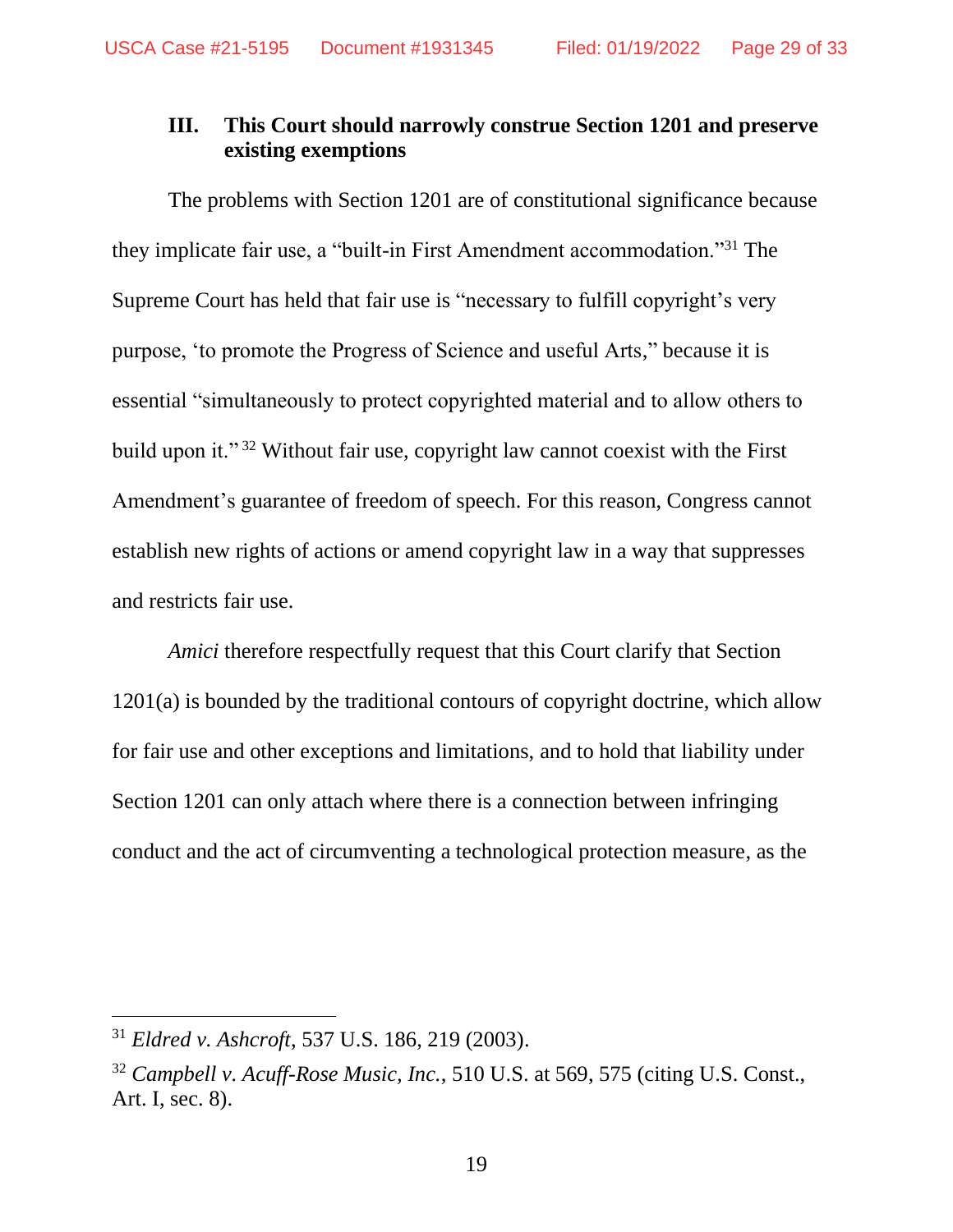United States Court of Appeals for the Federal Circuit did in *Chamberlain Group, Inc. v. Skylink Technologies, Inc*. 33

*Amici* also respectfully request that, to the extent equitable relief is available in this appeal, the Court make existing exemptions permanent until a more constitutionally appropriate procedure is in place and more workable exemptions have gone into effect. The existing exemptions, while flawed, do provide limited relief for filmmakers seeking to access digital materials for fair use purposes.

#### **CONCLUSION**

<span id="page-29-0"></span>In 2009, Gordon Quinn, who is the Founder and Artistic Director of *amicus*  Kartemquin Educational Films, testified in a Section 1201 hearing at the Library of Congress. Fair use, he explained, is "something that we need as documentary filmmakers, as storytellers, to be able to participate in the culture of the community, to critique things in our society. It's something that I shouldn't have to ask permission for."<sup>34</sup> The same holds true today. We live in a digital age, and a law that restricts filmmakers' ability to make fair use of digital materials restricts

<sup>33</sup> 381 F.3d 1178, 1202-03 (Fed. Cir. 2004). In *MDY Industries, LLC v. Blizzard Entertainment, Inc.*, 629 F.3d 928 (9th Cir. 2010), the Ninth Circuit declined to adopt the Federal Circuit's rule. However, in neither that case nor *Chamberlain* did the court consider Section 1201's impact on the First Amendment, and neither case involved core expressive conduct such as filmmaking.

<sup>34</sup> Library of Congress Section 1201 Rulemaking Hearing 20 (May 7, 2009) (statement of Gordon Quinn, Founder and Artistic Director, Kartemquin Educational Films).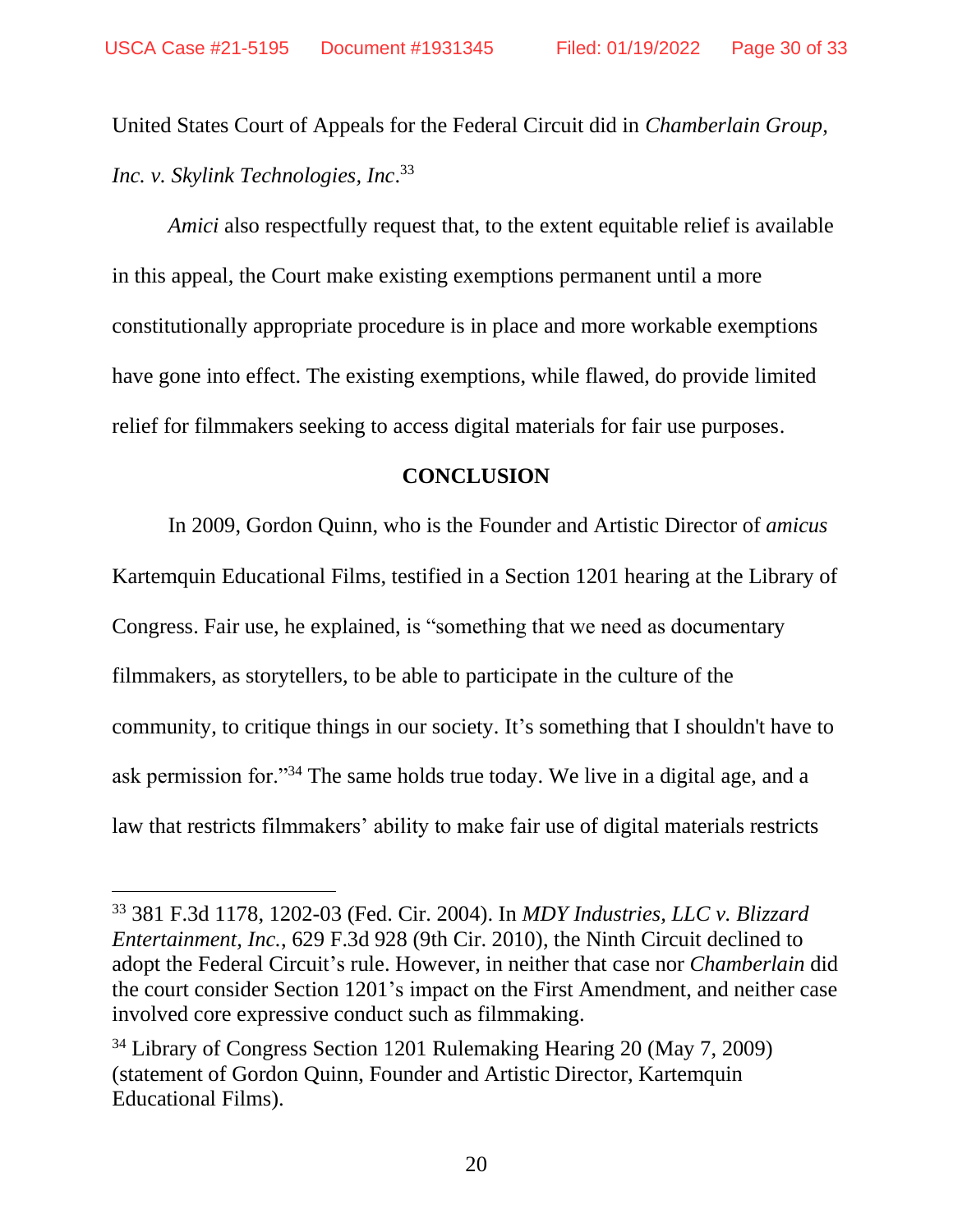their ability to make arguments in the digital space. Filmmakers need to be able to conduct analysis, explore, and make arguments about the present world and about our history, and that project is at the heart of democracy. Section 1201 harms filmmaker *amici*'s ability to pursue that project.

For the foregoing reasons, the judgment of the district court should be reversed.

Respectfully submitted,

### UCI INTELLECTUAL PROPERTY, ARTS, AND TECHNOLOGY CLINIC

Dated: January 19, 2022 */s/ Jack I. Lerner .* Jack I. Lerner

> University of California, Irvine School of Law 401 E. Peltason Irvine, CA 92697 (949) 824-7684 jlerner@law.uci.edu

*Counsel for Amici Curiae*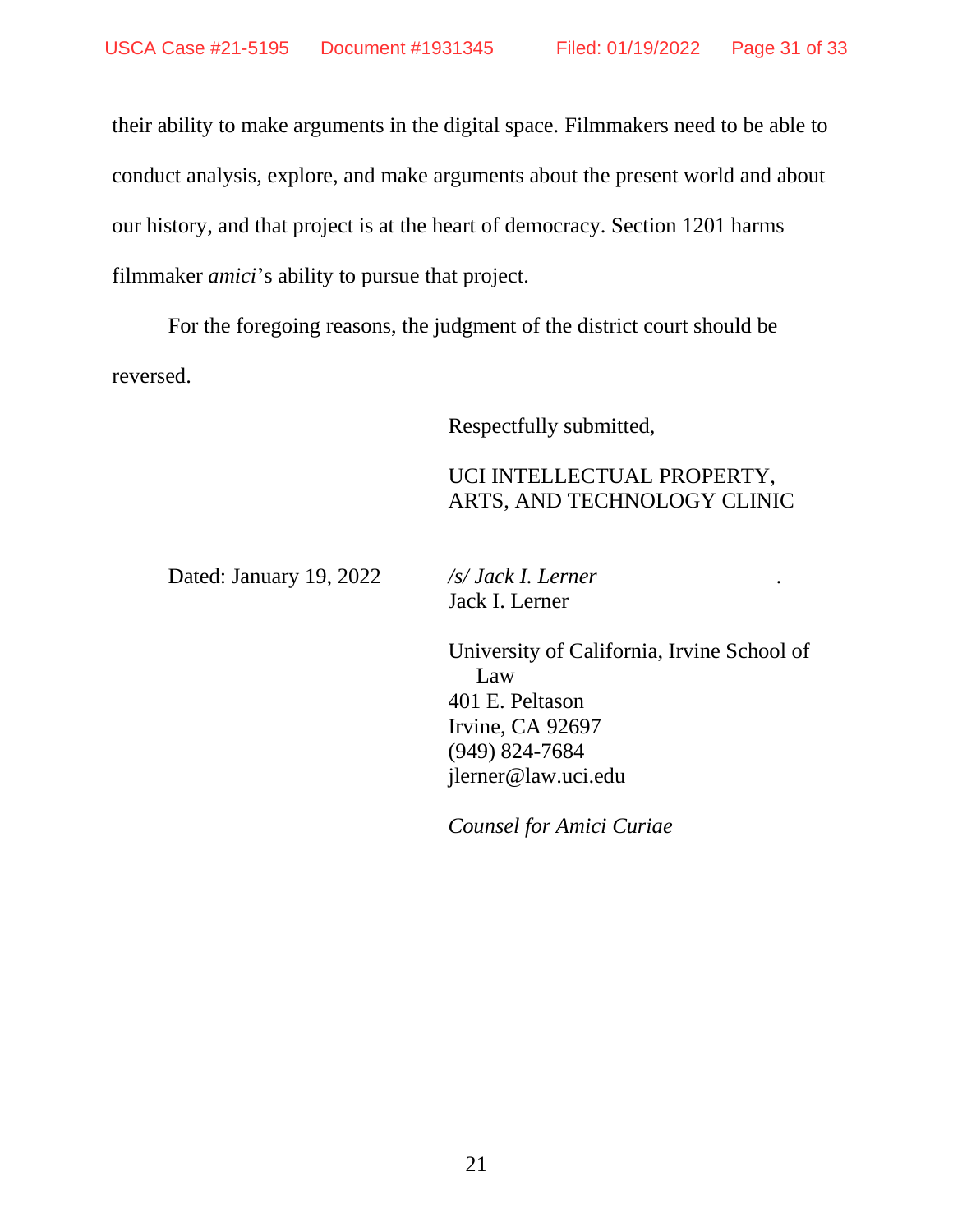### **CERTIFICATE OF COMPLIANCE**

<span id="page-31-0"></span>I, Jack I. Lerner, in reliance on the word count of the word processing system used to prepare this brief, certify that the foregoing brief complies with the type-volume limitations of Federal Rule of Appellate Procedure 32(a)(7)(B).

The brief contains 4,287 words, excluding the parts of the brief exempted by Federal Rule of Appellate Procedure 32(f). This brief complies with the typeface requirements of Federal Rule of Appellate Procedure 32(a)(5) and the type style requirements of Federal Rule of Appellate Procedure 32(a)(6).

The brief has been prepared in Times New Roman 14-point font, a proportionately spaced typeface, using Microsoft Word 2016. This document complies with the type-volume limitation of the Federal Rules of Appellate Procedure and the Circuit Rules.

Dated: January 19, 2022 */s/ Jack I. Lerner .*

Jack I. Lerner

*Counsel for* Amici Curiae